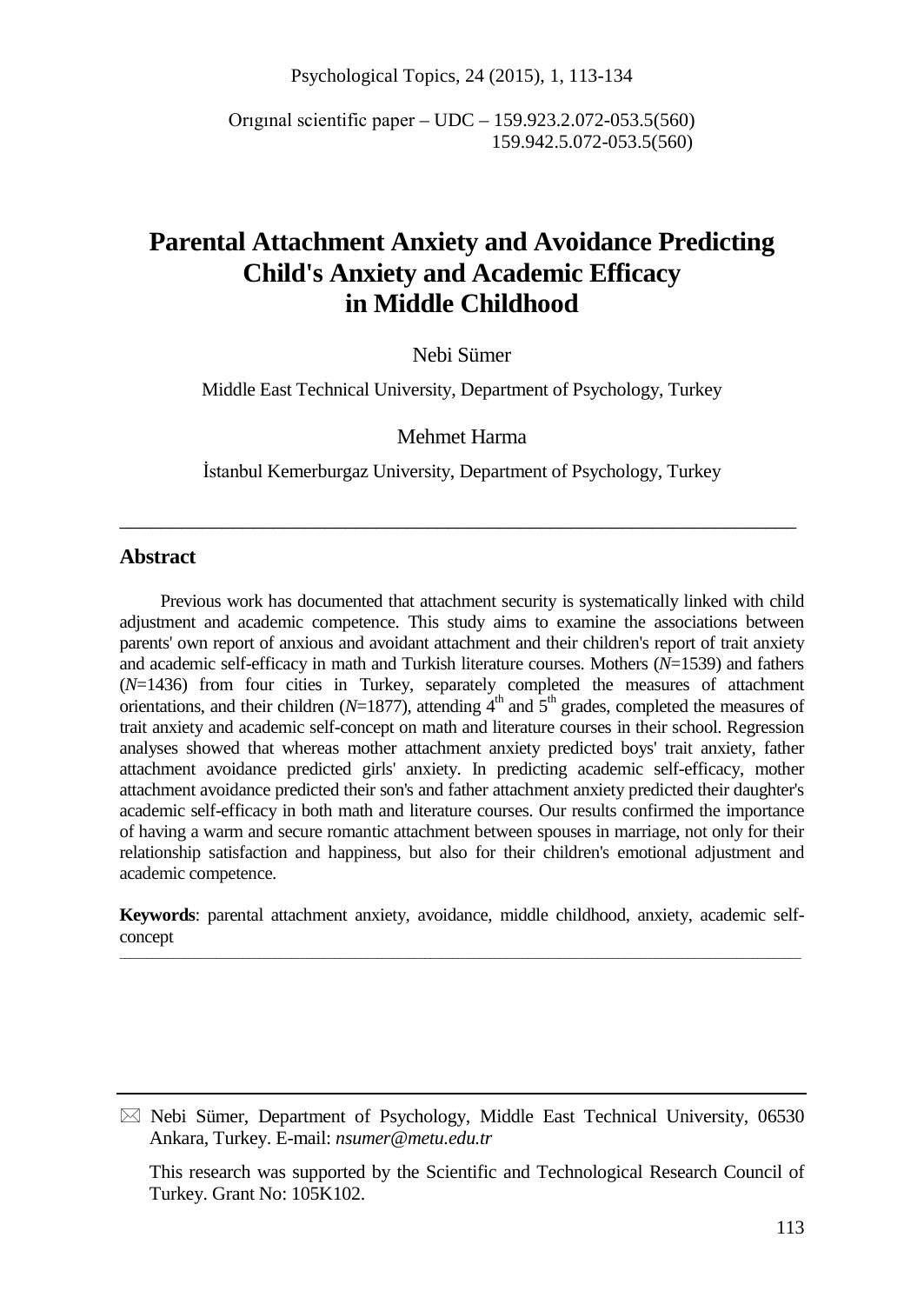## **Introduction**

Bowlby (1969) conceptualized that the quality of attachment between parents and children shapes the fundamental trajectories in later development. Consistent with this conceptualization, the accumulated work has demonstrated that parental insecurity is associated with insensitive, unresponsive or inconsistent caregiving, which results in child adjustment problems (e.g., DeWolff & Van IJzendoorn, 1997; Thompson, 2008; Van IJzendoorn, 1992). Although there is extensive literature on the association between parental and child attachment security and the effect of parents' own attachment, measured with the implicit measures such as Adult Attachment Interview, on child's adjustment (e.g., Main, Kaplan, & Cassidy, 1985; Thompson, 2008), there is almost no study examining the role of parents' attachment anxiety and avoidance on children's critical outcomes, especially on their chronic anxiety problems and academic self-efficacy.

In this study, we aimed to explore this association by using separate reports from both parents and children. Moreover, past studies were mainly conducted in early childhood and mostly among the North American and Western European samples. We examined the proposed associations in relatively collectivist Turkish culture and among children in middle childhood experiencing a major transition in their emotional and social development with a heightened peer influence. Specifically, we aimed to examine the effects of self-reported romantic attachment dimensions on the two critical outcomes related to personal competence, trait anxiety and academic self-efficacy among Turkish children. Considering that individual differences in attachment can be most parsimoniously captured along the two fundamental dimensions representing attachment-related anxiety and avoidance (Brennan, Clark, & Shaver, 1998; Mikulincer & Shaver, 2007), the current study has primarily aimed to examine the effects of parents' anxious and avoidance attachment on childhood anxiety and academic competence, separately for boys and girls.

#### **Attachment Dimensions**

According to Bowlby (1973), children develop mental representations (internal working models) reflecting the degree of both their worthiness for love/care and attachment figures' trustworthiness on the basis of the quality of their early interactions. These mental representations guide belief, expectations, and behaviors in all sorts of close relationships and shape their intra and interpersonal competence in various domains across the life-span. Beginning with Ainsworth, Blehar, Waters, and Wall's (1978) study, it has been widely documented that securely attached children effectively use their parents as a secure base from which to explore the environment and as a haven of safety in times of need. In this process, the attachment figures' prompt responsiveness soothes children's distress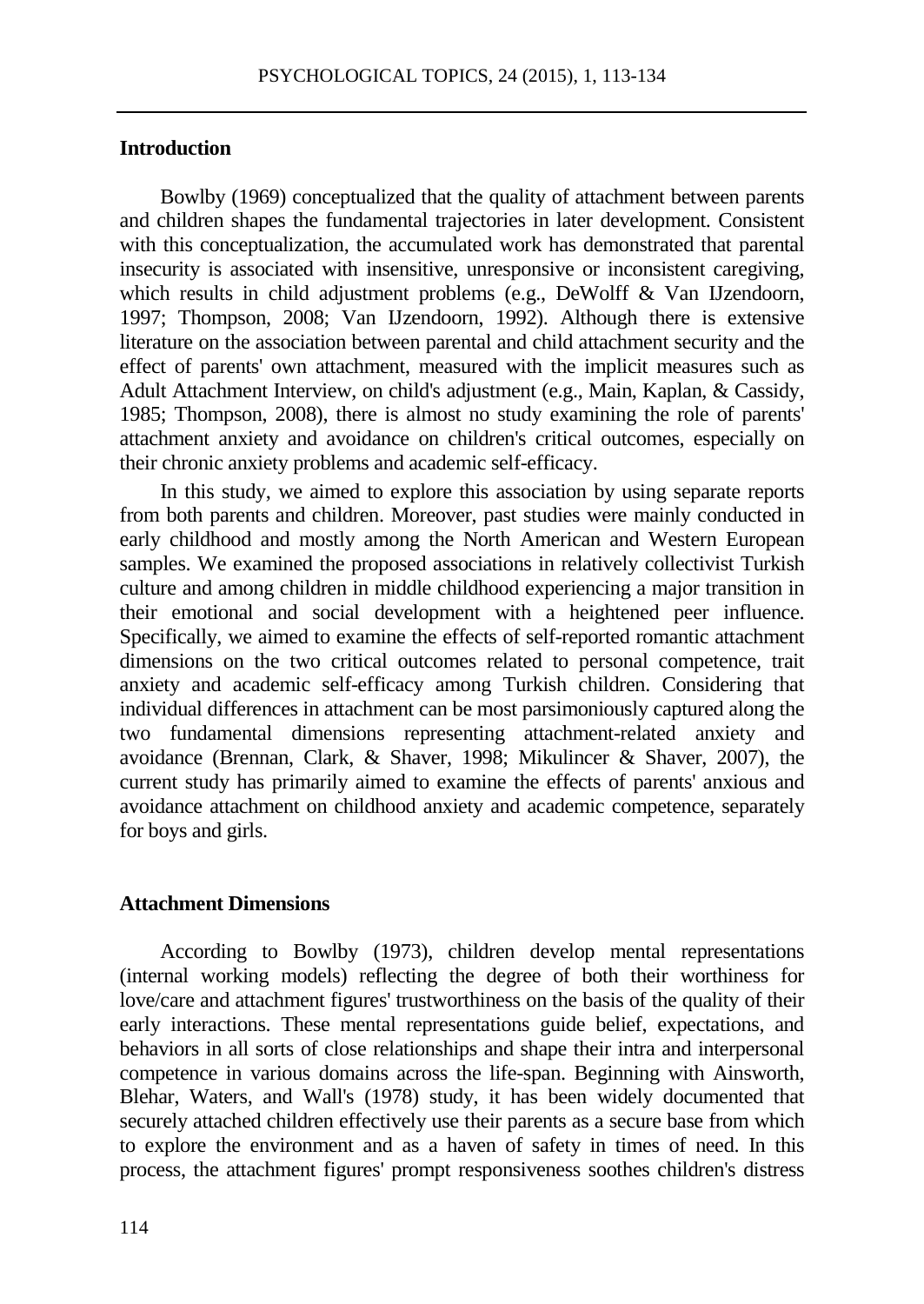and helps them cope with their anxiety whenever they feel insecure. However, if the caregiver is unresponsive or cold to a child's need it may lead to the feeling of rejection and may result in early detachment or compulsive self-reliance to regulate anxiety using deactivating emotion regulation strategy. However, if the caregiver is inconsistently responsive or very intrusive, this may lead to the feeling of inadequacy, helplessness, and elevated expressed anxiety as a function of hyperactivating emotion regulation strategy. Whereas the former describes children with anxious-avoidant attachment pattern (A type), the later describes those with anxious ambivalent or resistant pattern (C type). In both cases, the underlying theme is the attempt to deal with anxiety provoked by insecurity via deactivating (avoidant) or hyperactivating (anxious) regulation strategies (see Belsky & Fearon, 2008; Cassidy, 2008; Mikulincer & Shaver, 2007, for more information). The attachment patterns seen in early childhood are largely stable with similar strategies in middle childhood with the exception that children seek more proximity from their peers and become more competent in cognitive as well as emotional regulation (Kerns, 2008).

Accumulated work, especially on adult attachment, has demonstrated that individual differences in attachment orientations and their underlying internal working models can be best represented in the two fundamental dimensions reflecting *attachment-related anxiety and avoidance*, rather than attachment categories (Shaver & Mikulincer, 2007; Sümer, 2006). Attachment anxiety mirrors worries in close, especially romantic relationships and is expressed as a strong need for closeness and fear of being abandoned. Anxiously attached people use a *hyperactivating* emotion and behavior-regulation strategy, and thus, they are also extremely hyper-vigilant, anxiety prone, and get distressed in intimate relationships. Attachment avoidance mirrors an extreme level of self-reliance and emotional distance from close relationships. Avoidantly attached people employ *a deactivating* emotion and behavior-regulation strategy, and thus, they try to avoid potential rejections by maintaining emotional distance and independence in close relationship (see Mikulincer & Shaver, 2007).

# **Attachment and Anxiety in Middle Childhood**

According to Bowlby (1973), if children are unsure about the availability of their attachment figure this leads to extreme fear and anxiety. Therefore, especially children with anxious ambivalent attachment display heightened anxiety and other negative emotions accompanied with the clingy dependence behaviors to the attachment figure hoping to gain continuous attention and responsiveness from their inconsistent caregiver. Children with chronic avoidant attachment do not show very clear signs of anxiety and/or distress since the deactivating strategy which was built on the rejection of attachment figure prefers self-reliance over clingy or needy behaviors to avoid further rejection possibilities (Cassidy, 2008; Main & Solomon,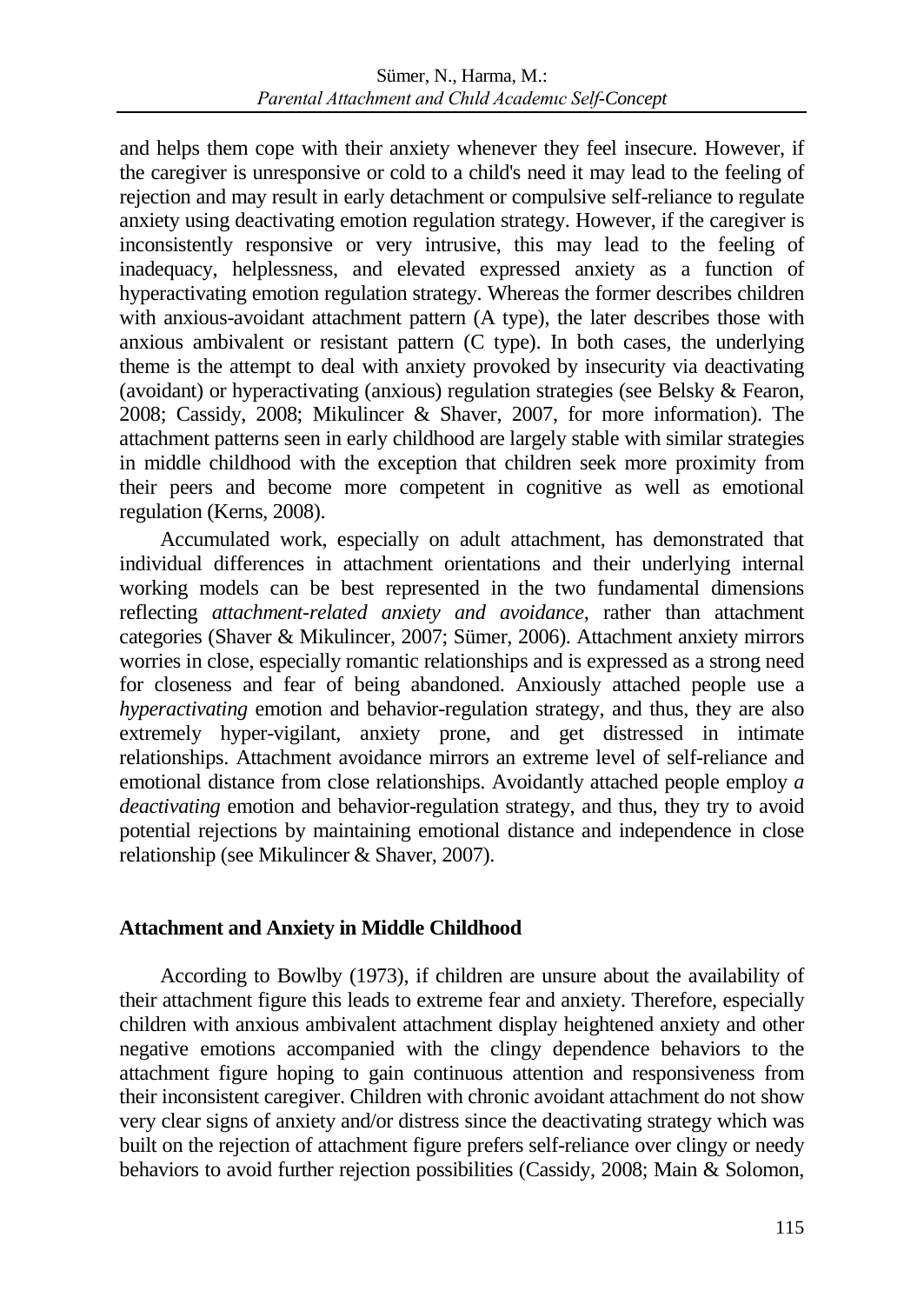1986). Therefore, both trait and social anxiety experienced in childhood is related to early attachment insecurity. Carlson and Sroufe (1995) proposed that both anxious ambivalent and avoidantly attached children show different internalizing problems, but anxiously attached children especially develop anxiety symptoms.

Consistent with the theoretical claims, past studies have consistently shown that anxious ambivalent or resistant attachment is strongly associated with all sorts of internalizing problems, especially with anxiety and depression in both early childhood (DeKlyen & Greenberg, 2008; Thompson, 2008) and middle childhood and early adolescence (Brumariu & Kerns, 2010). Although previous studies extensively examined the link between attachment insecurity and anxiety disorders, studies investigating the association between the two attachment dimensions and anxiety in middle childhood are relatively rare with a few exceptions (e.g., Brumariu & Kerns, 2010).

In a recent review, Brumariu and Kerns (2010) reviewed the link between parent-child attachment and internalizing symptoms including depression and anxiety in middle childhood and adolescence. In this review, studies assessing attachment anxiety and avoidance yielded inconsistent associations with the anxiety symptoms. Out of the 11 studies that included different classification of anxious and avoidant attachment, only four studies showed a significant effect of anxious ambivalent attachment on anxiety disorders (Brumariu & Kerns, 2010). Furthermore, none of these studies specifically measured parents' own attachment anxiety and avoidance. In their studies, Doyle and Markiewicz (2005) found a significant association between anxious attachment to mothers and anxiety in late middle childhood. In that study, however, rather than parents' own reports, children reported their own anxious attachment to their mothers using the reworded *Relationships Scales* developed by Bartholomew and Horowitz's (1991), which are measuring the four attachment prototypes.

Moreover, although attachment to fathers gains critical importance during middle childhood (Grossmann et al., 2002; Kerns, 2008), past studies mainly focused on the mother effect and generally ignored the effects of fathers' own attachment insecurity on child related outcomes (i.e., child anxiety). In this study, we aimed to assess both mothers' and fathers' own attachment anxiety and avoidance and examined both their unique and interactive effects on children's trait anxiety. We expected that although parents' attachment anxiety would have a larger effect than their attachment avoidance, the effect of father attachment anxiety would be stronger on girls than that of mother attachment anxiety since father anxiety from both cultural and gender role perspective is incongruent with the paternal parenting roles in Turkish context. Finally, considering that attachment anxiety is usually higher among women than men, especially in community samples (Del Giudice, 2011) and girls in middle childhood tend to have higher trait anxiety than boys (see Albano & Krain, 2005), we tested the attachment effects of both parents on boys and girls separately.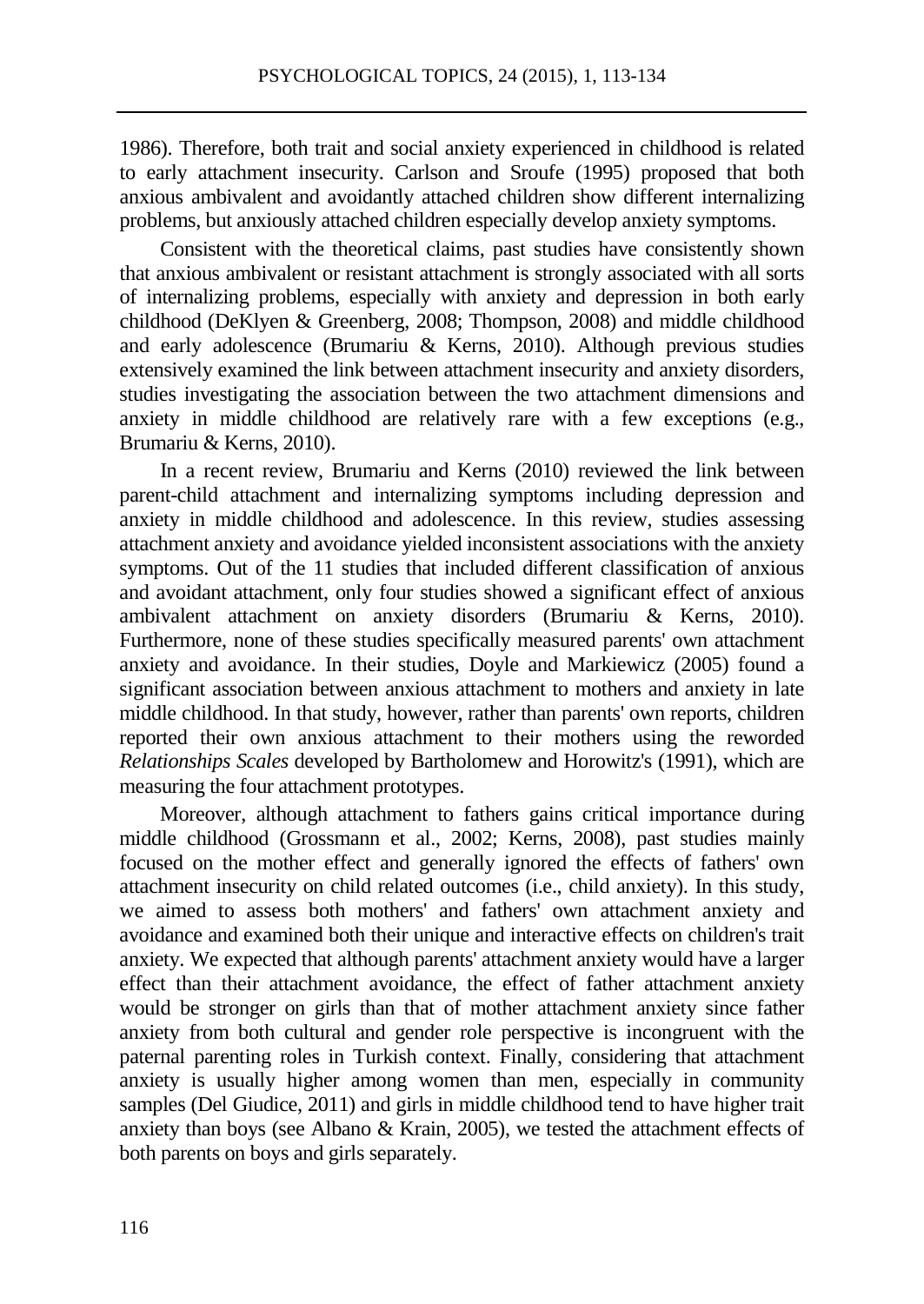## **Attachment and Academic Self-Concept**

One of the most critical changes in middle childhood is the transition to formal school environment. Similarly to the role of anxiety, the quality of peer relationships in school and academic self-efficacy become the critical barometers of psychological indicators in these years. The effect of early attachment on later development is not limited to emotional development or psychological adjustment, but also extends to cognitive performance. Past studies in both preschool and school years have shown that attachment security enhances cognitive performance that includes academic achievement (Kerns, 2008; Moss, St-Laurent, Dubois-Comtois, & Cyr, 2005; West, Mathews, & Kerns, 2013).

Jacobsen and Hofmann (1997) showed that attachment security of children measured at the age of 7 predicted perceived academic competence at age 9 during middle childhood. In addition, they demonstrated that secure children had other positive school behaviors such as greater attention and participation in class, and attachment security also indirectly predicted achievement via these positive academic behaviors. Moss and St-Laurent (2001) showed that attachment security at age 6 significantly predicated academic mastery motivation at age 8 among French Canadians.

Bacro (2012) found that attachment to father, but not attachment to mother was the only significant predictor of children's GPA in language mastery and academic self-efficacy after controlling for sex, age and cognitive performance among French students in middle childhood. Other studies have supported that attachment security is positively associated with both academic achievement (GPA) and perceived academic efficacy during adolescence (e.g., Larose, Bernier, & Tarabulsy, 2005) and college years (e.g., Cutrona, Cole, Colangelo, Assouline, & Russell, 1994). In a recent study, West et al. (2013) examined the link between mother-child attachment and different indictors of cognitive performance including academic competence and IQ longitudinally in middle childhood. It was found that children with secure attachment at 24 or 36 months had higher school performance than those with anxious ambivalent and disorganized attachment.

Previous studies investigating the effect of attachment security on both anxiety and academic efficacy have been mostly conducted in Western cultures. Furthermore, the majority of the previous studies utilized a secure vs. insecure split in their analyses from children's perspective and did not specially investigate the effects of parents' own attachment anxiety and avoidance on the academic competence in middle childhood. In the current study, considering that academic self-concept is strongly associated with actual academic performance (e.g., Lee, Lee, & Bong, 2014; Marsh & O'Mara, 2008), we aim to examine both unique and interactive effects of parents' romantic attachment insecurity (i.e., attachmentrelated anxiety and avoidance) on children academic self-concept in math and literature courses.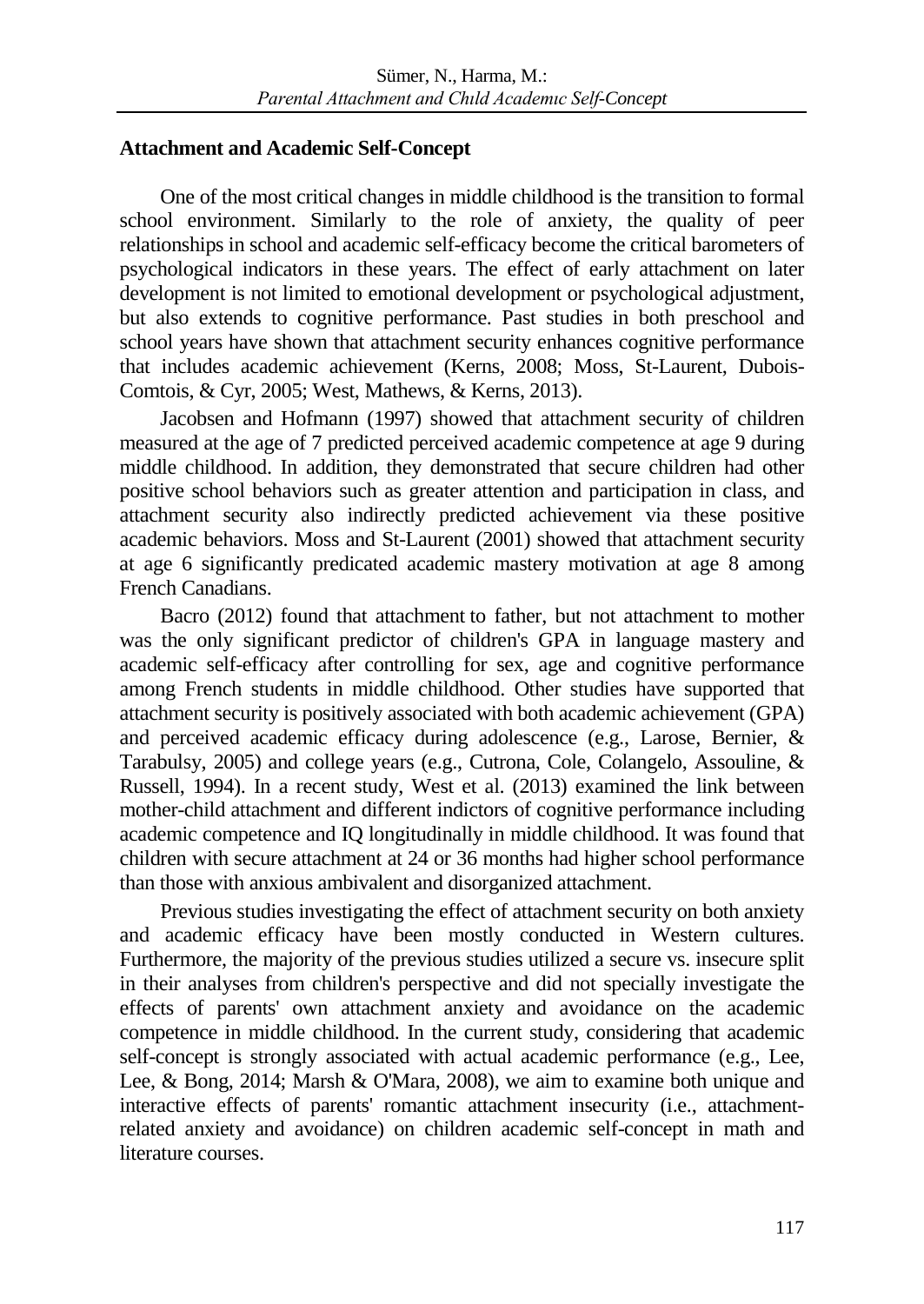Academic self-concept and related instruments (i.e., the *Self-Description Questionnaire*) were originally developed by Marsh (1990) on the basis of hierarchical multidimensional model of self-concept. Academic self-concept refers to self-evaluations in specific academic domains and strongly associated with academic self-efficacy (Marsh & O'Mara, 2008). Therefore, we use academic selfconcept and self-efficacy interchangeably in this study. Past studies in educational psychology have shown that academic self-concepts or evaluations strongly predict self-esteem, self-efficacy, and academic achievement (Lee et al., 2014; Marsh & Craven, 2006; Marsh & O'Mara, 2008; Zeidner & Schleyer, 1999). Academic selfconcept is also related to general anxiety and previous studies have revealed that high academic self-concept has an effect on reducing test anxiety (Zeidner & Schleyer, 1999).

### **Attachment in Cultural Context**

Past studies have demonstrated that whereas attachment security is the optimal pattern in the majority of the cultures with small variations, the degree of attachment insecurity greatly differs across cultures (Rothbaum, Weisz, Pott, Miyake, & Morelli, 2000; Schmitt, 2010; Van IJzendoorn & Sagi-Swartz, 2008). Probably because of their adaptive function, attachment anxiety in collectivist and attachment avoidance in individualistic cultures seem to be predominant. For instance, Schmitt et al. (2004) employed samples from 64 cultures representing all continents and found that preoccupied romantic attachment, which is marked by high attachment anxiety and low avoidance, is common in East Asian cultures and dismissing attachment which is characterized by low attachment anxiety and high attachment avoidance is common in Western cultures. In collectivist cultures such as Turkish, attachment avoidance rather than attachment anxiety seems to be a risk factor in middle childhood (Sümer & Kağıtçıbaşı, 2010). Attachment anxiety, especially at moderate levels, may not pose a specific risk since closely knit relatedness is extremely valued so dependency, especially between the mother and the child, is indeed functional. In contrast, because attachment avoidance implies a complete separation, rejection or even exclusion, it is fundamentally maladaptive in Turkey and other collectivist or relational cultures.

In consistence with these arguments, Friedman and his colleagues (2010) proposed a *cultural fit hypothesis* suggesting that a culturally incongruent pattern of attachment orientation would have stronger effects on relationship quality. We believe that this effect is not limited to the relationships domain only, attachment dimensions should also have differential predictive role in explaining trait anxiety and academic self-concept. Therefore, we expect that parents' attachment avoidance may especially be predictive of academic self-concept. Considering the potential overlap between attachment anxiety and trait anxiety or anxiety disorders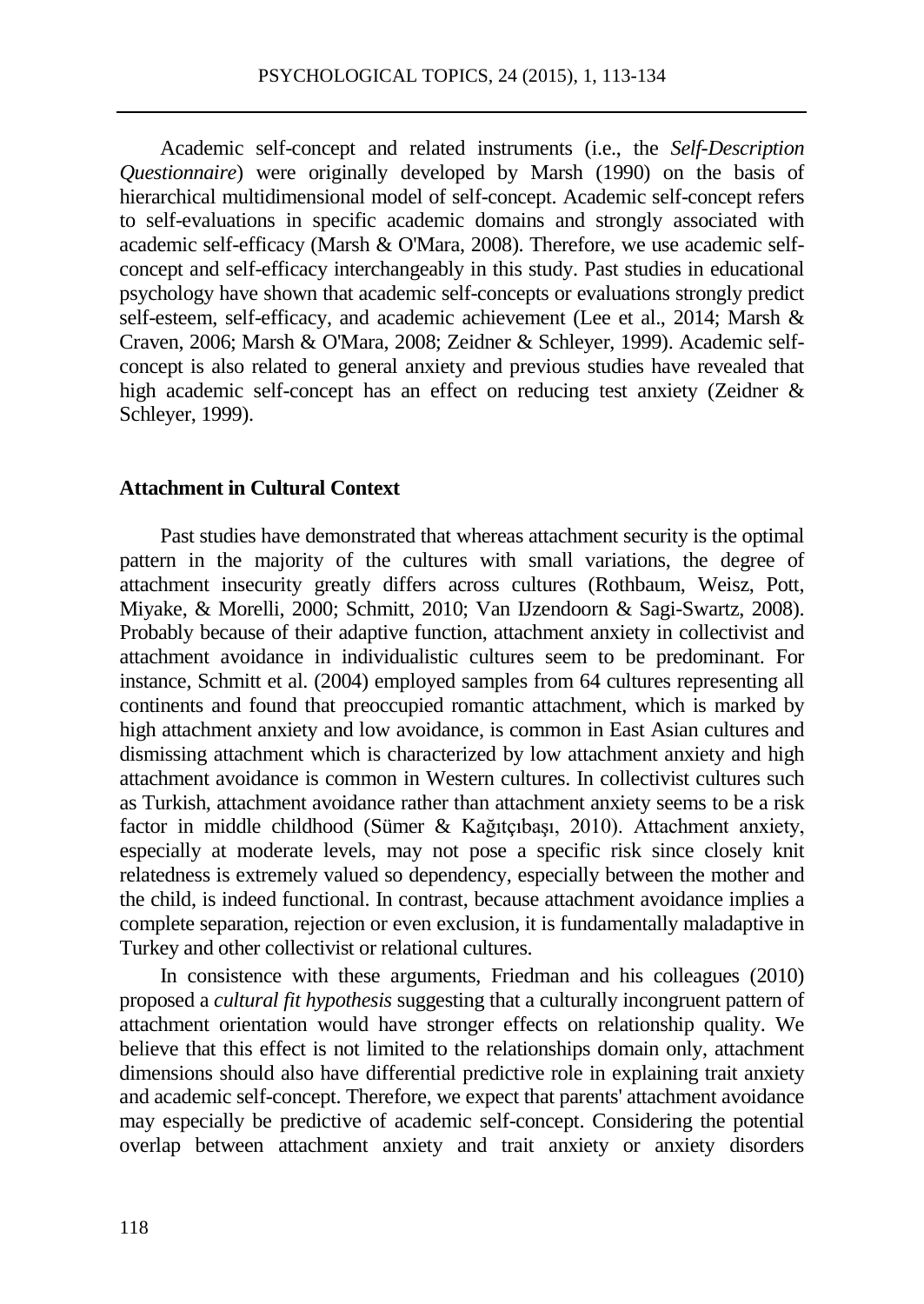(Bernstein, Borchardt, & Perwien, 1996), attachment anxiety would be a stronger predictor of trait anxiety.

# **Current Study**

The present study tested whether mothers' and fathers' self-reported romantic attachment dimensions predict children's own evaluations of academic self-concept and trait anxiety. Considering the cultural arguments summarized above we expect that the power of attachment avoidance would be stronger than that of attachment anxiety in predicting the outcome variables. However, because attachment anxiety and trait anxiety partially overlap, attachment anxiety would also have a strong effect on a child's trait anxiety. A number of gender effects can be expected. First, we measured both parents' attachment orientations. Considering the special characteristics of middle childhood, not only the mother attachment dimensions, but also the father attachment dimensions can be expected to predict the child outcome variables. Second, considering its cultural asymmetry, fathers' attachment anxiety, rather than their attachment avoidance is expected to have stronger effects. Finally, father attachment may have stronger effects on girls and mother attachment on boys considering the role of parents in opposite sex children.

The current study extends the previous work in at least five ways. First, rather than looking at children's attachment to their parents, we examined parents own reports of their romantic attachment anxiety and avoidance in their marital life. Specifically, we examined both the unique effects of attachment dimensions and their interactions on the child's anxiety and academic self-concept. Second, we measured both parents' attachment dimensions, rather than measuring the mothers' attachment only as in the majority of the previous studies. Third, we investigated the two critical child outcome variables together (i.e., trait anxiety and academic self-concept in math and literature) using independent reports by children. Because independent variables (i.e., parents' report of attachment dimensions) and dependent variables (children's report of trait anxiety and academic self-concept) were separately measured there was no common method variance, and thus, the association can be expected to be lower than the ones collected from the same sources. Four, we tested the proposed associations using a very large community samples. Considering that maternal education and child age are critical predictors of children's academic self-concept, we controlled for the effect of mothers' education level and child age in regression analyses. Finally, we tested the associations between attachment and child outcomes in a rarely investigated collectivist Turkish culture, with specific cultural expectations.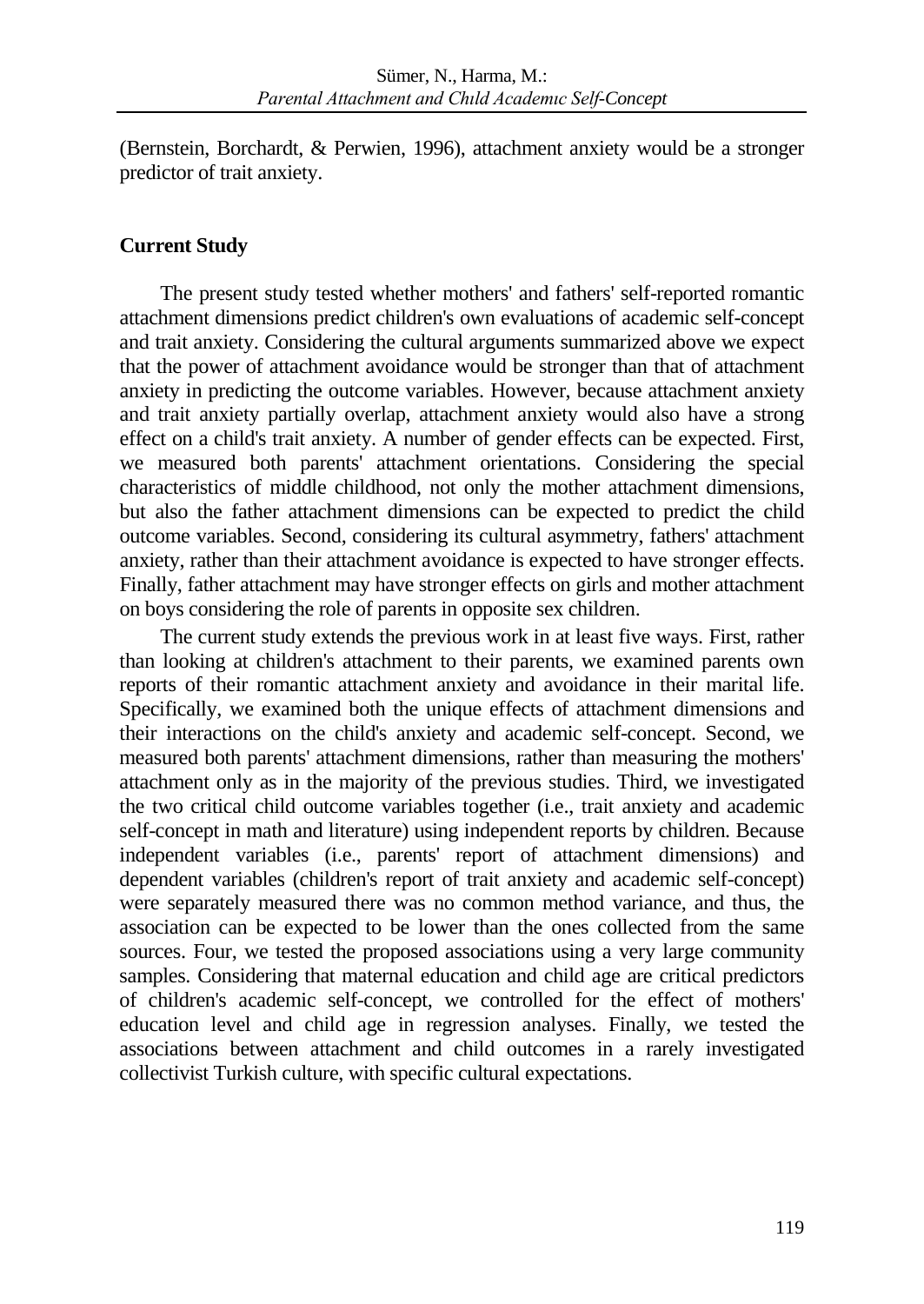#### **Method**

#### *Participants*

The current study was conducted as part of a larger study on attachment, caregiving, and family dynamics in middle childhood in Turkey (Sümer et al., 2009). The sample included randomly selected 1877  $4<sup>th</sup>$  and  $5<sup>th</sup>$  grade students (*Mage*=10.16 yrs, *SD*=0.66; *Nboys*=950) and their parents (*Nmother*=1539, *Mage*=36.50,  $SD=5.03$ ;  $N_{\text{father}}=1436$ ,  $M_{\text{age}}=40.75$ ,  $SD=5.46$ ), residing in four different cities in Turkey (i.e., Ankara, Samsun, Mersin, and Manisa).

Two separate envelopes, each containing a questionnaire packet was sent to 2132 parents via their children. Of participants, 1784 mothers and 1546 fathers returned the completed questionnaires (*return rate* = 83.68% and 72.51%, *respectively*). Only data from intact families were used in the current analyses and thus, we used 1539 mothers and 1436 fathers in our analyses. After questionnaires were obtained from parents, they were thanked for their participation and we sent a booklet about healthy parent-child interaction as compensation.

The average length of marriage was 14.61 years (*SD*=4.53). The educational levels of parents were diverse. Of mothers, 33.60% graduated from primary school; 11.90% from secondary school; 33.10% from high school, and 21.40% from university and above. Of father, 20% graduated from primary school; 15.50% from secondary school; 30.20% from high school, and 34.30% from university and above. Whereas 90% of the fathers were employed, only 30% of the mothers were employed, which is consistent with the employment pattern in Turkey. The monthly household income was relatively moderate, ranging from 11.000 TL (~4500 \$) to 1.500 TL (~680\$), overall corresponding to lower middle class in Turkey.

#### *Instruments*

Child reported trait anxiety was assessed by the Turkish translation (Özusta, 1993) of *State Trait Anxiety Inventory for Children* (STAIC) developed by Spielberger (1973). The STAIC consists of 20-item scale that measures trait anxiety in children between the ages of 8 and 14 ( $\alpha$ =.85). It measures longer-term trait anxiety, which addresses how the child generally feels (e.g., *I notice my heart beats fast*). Children indicated their level of agreement with each item on a 3-point Likert scale (1=*hardly ever, 2=sometimes, 3=often*).

*Academic Self-Description Questionnaire* (ASDQ) developed by Marsh (1990) was used to measure children's academic self-concept about math and literature (Turkish) courses. In the original scale, there were 6 items in each subscale measuring self-efficacy in different academic areas. For the current study,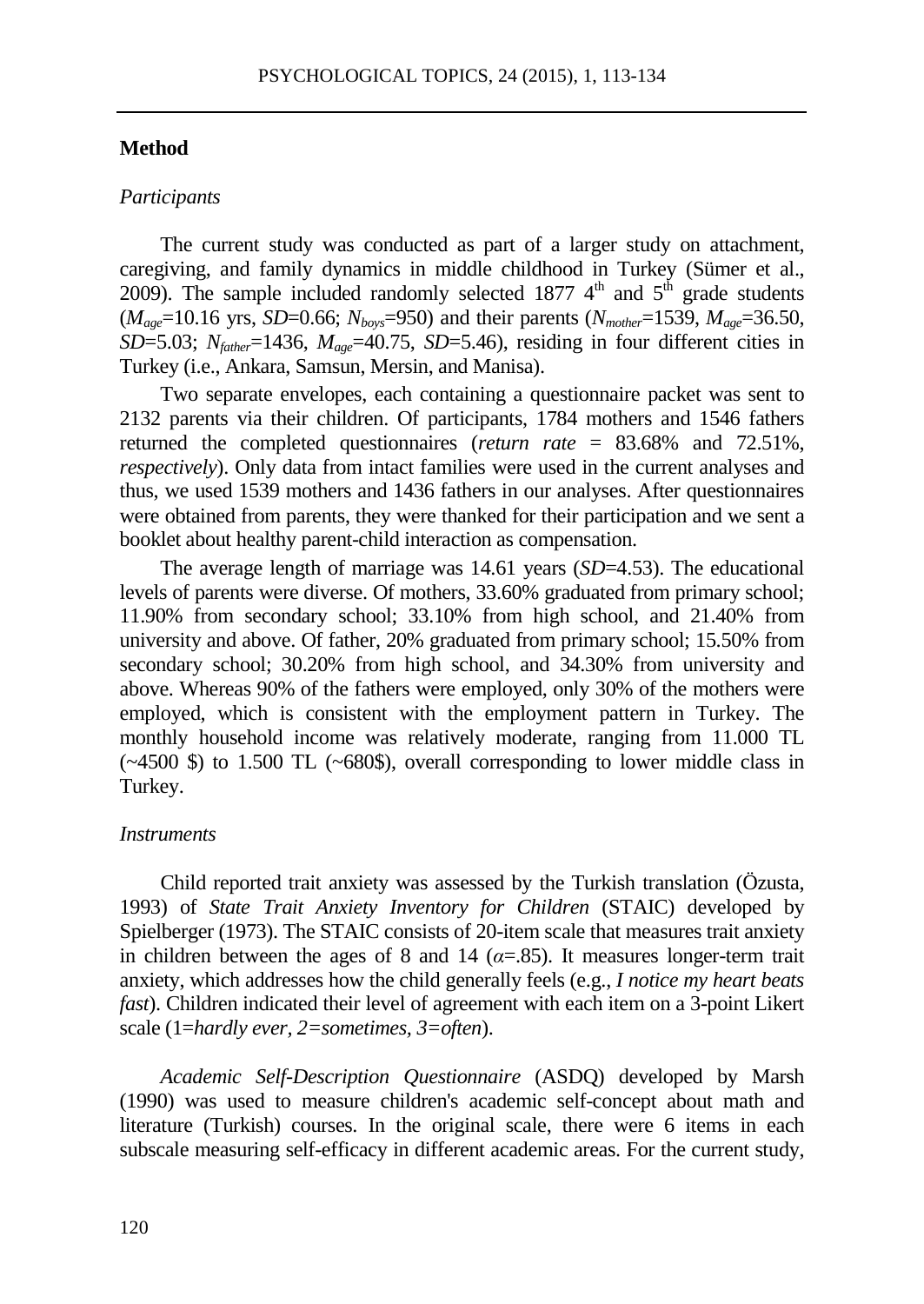only literature and mathematics subscales were given to the children to fill items (12 items). The items were rated on a 4-point scale ranging from "false" to "true" (*1=false, 2=mostly false, 3=mostly true, 4=true*). Özdemir (2002) translated the ASDQ into Turkish and Cronbach alpha coefficients of the scale were satisfactory  $(\alpha = .92 \text{ and } \alpha = .89 \text{ for the literature and math courses subsequently).$ 

Attachment dimensions were measured via the Turkish translation (Selçuk, Günaydın, Sümer, & Uysal, 2005) of *Experiences in Close Relationships* (ECR-R) developed by Fraley, Waller, and Brennan (2000) assessing the adult attachment anxiety and avoidance dimensions. The avoidance subscale (18 items; *α*=.88, and .85; *for mothers and fathers, respectively*) measures the extent of an individual's discomfort with closeness, dependence, and self-disclosure (*e.g., I am nervous when my spouse gets too close to me*). The anxiety subscale (18 items; *α*=.85, and .83; *for wives and husbands, respectively*) refers to a strong need for closeness, fear of being abandoned, and rejection (*e.g., I often worry that my spouse doesn't really love me*). Participants indicated their level of agreement with each item on a 5-point Likert scale. The mean scores of each dimension were calculated. Similar to previous studies on married couples (e.g., Carnelley & Rowe, 2007; Rowe & Carnelley, 2003), items were changed slightly by replacing the term "your partner" with "your husband" or "your wife" to make them appropriate for the marital context. The parents also provided demographic information about their age, education level, monthly income, and the duration of their marriage.

# *Procedure*

Questionnaires were distributed to the parents after obtaining consent forms. A parent packet was given to the students to take to their mothers and fathers. Mothers and fathers were requested to complete the given questionnaires including demographic information and measures of attachment, separately. Children were asked to complete a series of questionnaires including trait anxiety and academic self-concept for literature (Turkish) and math courses.

# **Results**

We first examined potential gender differences on the major variables. A series of independent sample t-tests showed that there were gender differences only in math (*t=*3.91, *df*=1875, *p*<.001) and literature self-efficacy (*t=*8.61, *df*=1875, *p*<.001). As would be expected, girls reported higher (*M*=3.40, *SD*=0.50) literature self-efficacy than boys ( $M=3.20$ ,  $SD=0.52$ ), whereas boys reported higher math self-efficacy (*M*=3.19, *SD*=0.55) than girls (*M*=3.09, *SD*=0.56). There was no significant gender difference in other study variables (see Table 1).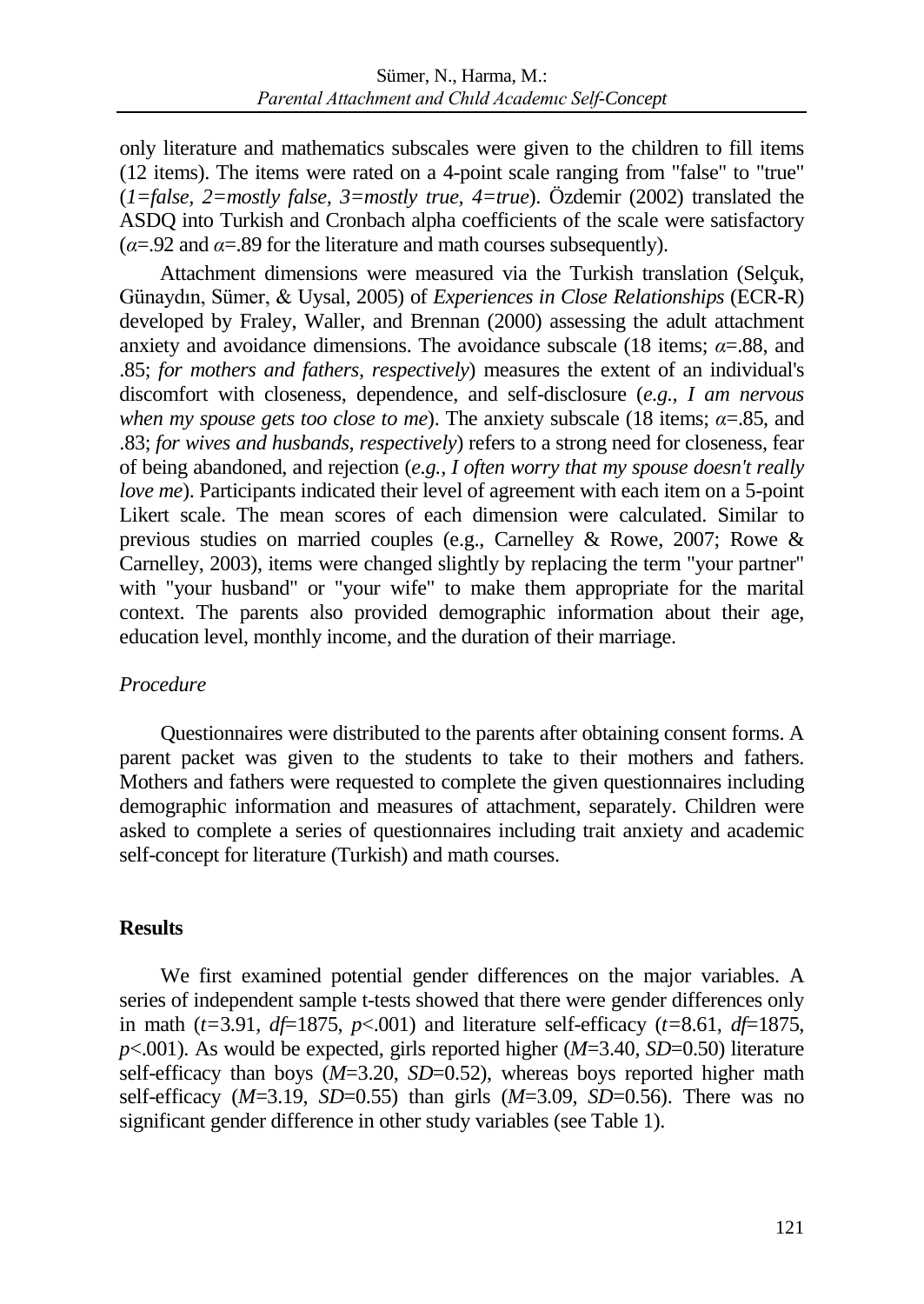|                                   |                       | Girls $(N=927)$              |                     |   |                  | Boys $(N=950)$             |  |
|-----------------------------------|-----------------------|------------------------------|---------------------|---|------------------|----------------------------|--|
| Variable                          | M                     | SD.                          | Min Max             | M | SD.              | Min Max                    |  |
| Child's Age (in years)            | 10.14 0.66 8.00 12.00 |                              |                     |   |                  | 10.18 0.66 8.00 13.00 1.37 |  |
| Mother Education Level (1-5)      | 3.40                  | 1.20 1.00                    | 5.00                |   |                  | 3.35 1.20 1.00 5.00 0.81   |  |
| Father Education Level (1-5)      |                       | 3.79 1.13 1.00               | 5.00                |   | 3.75 1.12 1.00   | 5.00 0.89                  |  |
| Child Anxiety                     |                       |                              | 1.86 0.35 1.00 3.00 |   | 1.84 0.34 1.00   | 3.00 1.60                  |  |
| Math Self-Efficacy (1-4)          |                       | 3.09 0.56 1.00               | 4.00                |   |                  | 3.19 0.55 1.00 4.00 3.91   |  |
| Literature Self-Efficacy (1-4)    |                       | 3.40 0.50 1.00               | 4.00                |   |                  | 3.20 0.52 1.00 4.00 8.61   |  |
| Mother Attachment Anxiety (1-5)   |                       | $2.26 \quad 0.65 \quad 1.00$ | 4.56                |   | 2.27 0.62 1.00   | 4.22 0.40                  |  |
| Mother Attachment Avoidance (1-5) |                       | 1.74 0.69 1.00               | 4.78                |   | $1.76$ 0.66 1.00 | 4.67 0.55                  |  |
| Father Attachment Anxiety (1-5)   |                       | 2.15 0.57 1.00               | 4.39                |   | 2.13 0.57 1.00   | 4.33 0.61                  |  |
| Father Attachment Avoidance (1-5) |                       | 1.74 0.61 1.00               | 4.67                |   | 1.70 0.61 1.00   | 4.83 1.44                  |  |

Table 1. *Descriptive Statistics and Gender Differences on the Study Variables*

\*\*\**p*<.001

As presented in Table 2, zero-order correlations yielded that girls' age was negatively correlated with math self-concept and boys' age was positively correlated with literature self-efficacy. Mothers' level of education was negatively correlated with child anxiety, mother attachment anxiety, and father attachment anxiety, whereas positively associated with children's math and literature selfefficacy. Fathers' education level was negatively correlated with child trait anxiety, mothers' and fathers' attachment dimensions. As would be expected, both girls' and boys' trait anxiety was negatively associated with both math and literature selfefficacy, and positively linked with mother and father attachment dimensions (i.e., anxiety and avoidance), except that boys' trait anxiety was not significantly correlated with their fathers' attachment avoidance. Finally, girls' math self-efficacy was correlated to mother attachment avoidance and father attachment anxiety, whereas literature self-efficacy was only linked to father attachment anxiety. Overall, correlation coefficients among study variables obtained from different sources indicated that mothers' attachment dimensions, especially avoidance, and fathers' attachment anxiety were significantly associated with child outcome variables (see Table 2).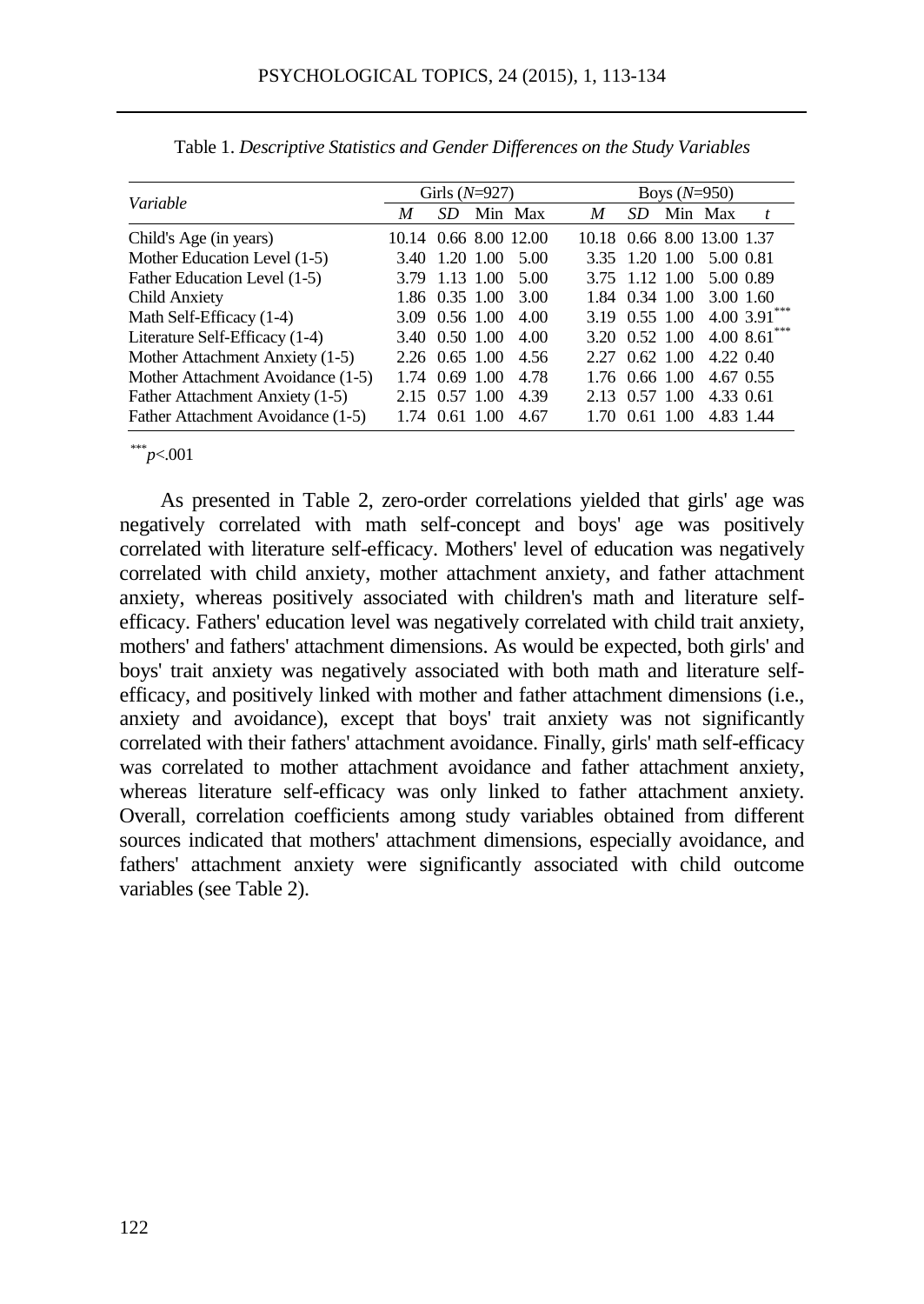|                                           | $\mathbf{1}$ | $\mathbf{2}$                                                                                                                                                                                                                   | $3^{\circ}$ | $\overline{4}$ | $5^{\circ}$ | $6 \qquad$ | $7^{\circ}$         | 8 | 9        | 10       |
|-------------------------------------------|--------------|--------------------------------------------------------------------------------------------------------------------------------------------------------------------------------------------------------------------------------|-------------|----------------|-------------|------------|---------------------|---|----------|----------|
| $1.$ Age                                  |              | - $-.03$ $-.07$ $.05$ $-.10$ <sup>**</sup>                                                                                                                                                                                     |             |                |             |            | $.05 \t .02 \t .05$ |   | .01      | .02      |
| 2. Mother Education                       | .06          | - $.59^{***}$ $-.16^{***}$ $.20^{***}$ $.15^{***}$ $-.12^{***}$ $-.06$ $-.09^{**}$ $-.06$                                                                                                                                      |             |                |             |            |                     |   |          |          |
| <b>3.</b> Father Education                |              | .01 .55*** - $-.09$ ** .19*** .11*** -.09* $-.10$ ** -.14*** -.05                                                                                                                                                              |             |                |             |            |                     |   |          |          |
| 4. Child Anxiety                          |              | $-0.05$ $-0.08$ $-0.08$ $-0.33$ $-0.33$ $-0.11$ $-0.09$ $-0.13$ $-0.15$                                                                                                                                                        |             |                |             |            |                     |   |          |          |
| 5. Math Self-Efficacy                     |              | $-0.06$ $15^{***}$ $18^{***}$ $-26^{***}$ $ 46^{***}$ $-0.03$ $-12^{**}$ $-14^{***}$ $-0.08$                                                                                                                                   |             |                |             |            |                     |   |          |          |
| <b>6.</b> Literature Self-<br>Efficacy    |              | $.08^*$ $.13^{***}$ $.13^{***}$ $.22^{***}$ $.39^{***}$ $.01$ $.02$ $.11^{**}$ $.04$                                                                                                                                           |             |                |             |            |                     |   |          |          |
| <b>7.</b> Mother Attachment<br>Anxiety    |              | $-0.02$ $-14^{***}$ $-12^{***}$ $15^{***}$ $-13^{***}$ $-0.08^{*}$ $ 42^{**}$ $30^{***}$ $.24^{***}$                                                                                                                           |             |                |             |            |                     |   |          |          |
| 8. Mother Attachment<br>Avoidance         |              | $-0.01$ $-0.08^*$ $-12^{***}$ $11^{**}$ $-14^{***}$ $-11^{**}$ $.47^{***}$ $-11^{**}$                                                                                                                                          |             |                |             |            |                     |   | $.30***$ | $.39***$ |
| 9. Father Attachment<br>Anxiety           |              | $-0.04$ $-0.10^{**}$ $-0.14^{***}$ $0.08^{*}$ $-0.01$ $0.06$ $0.29^{***}$ $0.22^{***}$ $0.22^{***}$                                                                                                                            |             |                |             |            |                     |   |          | $.47***$ |
| <b>10.</b> Father Attachment<br>Avoidance |              | $-0.01$ $-0.05$ $-0.08$ $-0.06$ $-0.05$ $-0.09$ $-0.25$ $-0.38$ $-0.01$ $-0.05$ $-0.05$ $-0.05$ $-0.05$ $-0.05$ $-0.05$ $-0.05$ $-0.05$ $-0.05$ $-0.05$ $-0.05$ $-0.05$ $-0.05$ $-0.05$ $-0.05$ $-0.05$ $-0.05$ $-0.05$ $-0.0$ |             |                |             |            |                     |   |          |          |

Table 2. *Zero-Order Correlations Between the Study Variables*

*Note*: Upper diagonal represents correlation coefficients for girls and lower diagonal represents correlation coefficients for boys.

\* *p*<.05; \*\**p*<.01;\*\*\**p*<.001

Considering that this study aims to examine the power of parent reported attachment dimensions in predicting child reported anxiety and academic selfconcept, separate hierarchical moderated regressions were conducted to predict child anxiety, math and literature self-concepts from both mother and father attachment anxiety and avoidance. Besides, the power of the interaction terms between mothers' and fathers' attachment dimensions (i.e., four interaction terms) in predicting child outcomes were also examined, after controlling for child age, mothers' and fathers' level of education in the first step. All analyses were run separately for boys and girls.

Analyses yielded significant associations between mothers' and fathers' attachment dimensions and boys' and girls' outcomes, separately. Specifically, as seen Table 3, child age significantly predicted boys' math self-efficacy  $(\beta = 0.08, \beta)$  $p$ <.05) and girls' literature self-efficacy ( $\beta$ =.09,  $p$ <.05) in the first step. Besides, mothers' level of education significantly predicted girls' trait anxiety ( $\beta$ =-.14, *p*<.01), boys' (β=.16, *p*<.01) and girls' math self-efficacy (β=.14, *p*<.01) as well as boys' (β=.11, *p*<.01) and girls' literature self-efficacy (β=.13, *p*<.01), signifying the critical role of maternal education. Fathers' education level also significantly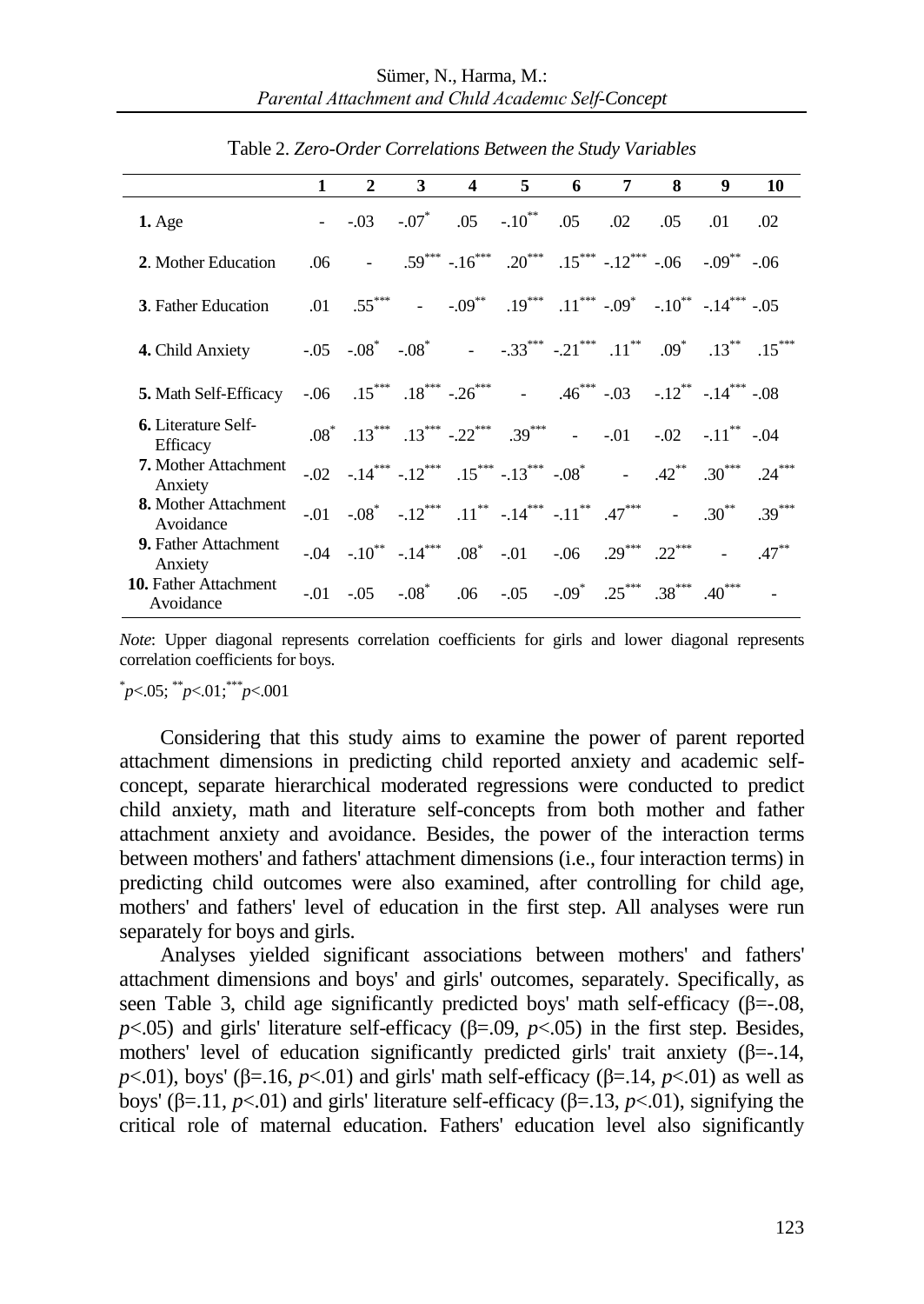predicted math self-efficacy of both boys and girls, and only boys' literature selfefficacy (see Table 3).

In the second step, whereas mothers' attachment anxiety predicted boys' trait anxiety  $(\beta = 12, p < 05)$ , fathers' attachment avoidance predicted girls' trait anxiety  $(\beta = 10, p < 0.05)$ . A gender specific pattern was observed in predicting academic selfefficacy. Whereas maternal attachment dimensions predicted boys' academic selfefficacy, paternal attachment dimension predicted girls' academic efficacy only. Specifically, partially supporting our expectations, mothers' attachment anxiety negatively predicted boys' math self-efficacy  $(\beta = -11, p < .05)$  and mothers' attachment avoidance predicted boys' both math (β=-.10, *p*<.05) and literature selfefficacy (β=-.11, *p*<.05). As expected, whereas fathers' attachment anxiety negatively predicted girls' academic self-efficacy in both math (β=-.14, *p*<.01) and Turkish literature (β=-.12,  $p$ <.05), fathers' attachment avoidance did not predict children's academic self-efficacy.

Regression analyses yielded only one significant interaction effect in the final step. The interaction between parents' attachment anxiety significantly predicted girls' math self-efficacy ( $\beta$ =.10,  $p$ <.05). Partially supporting our expectation, girls with anxiously attached fathers reported low levels of math self-efficacy regardless of whether their mothers had low or high levels of attachment anxiety. However, girls with both their father and mother having low level of attachment anxiety reported high math self-efficacy, signifying the role of father attachment security in girls' math self-concept (see Figure 1).



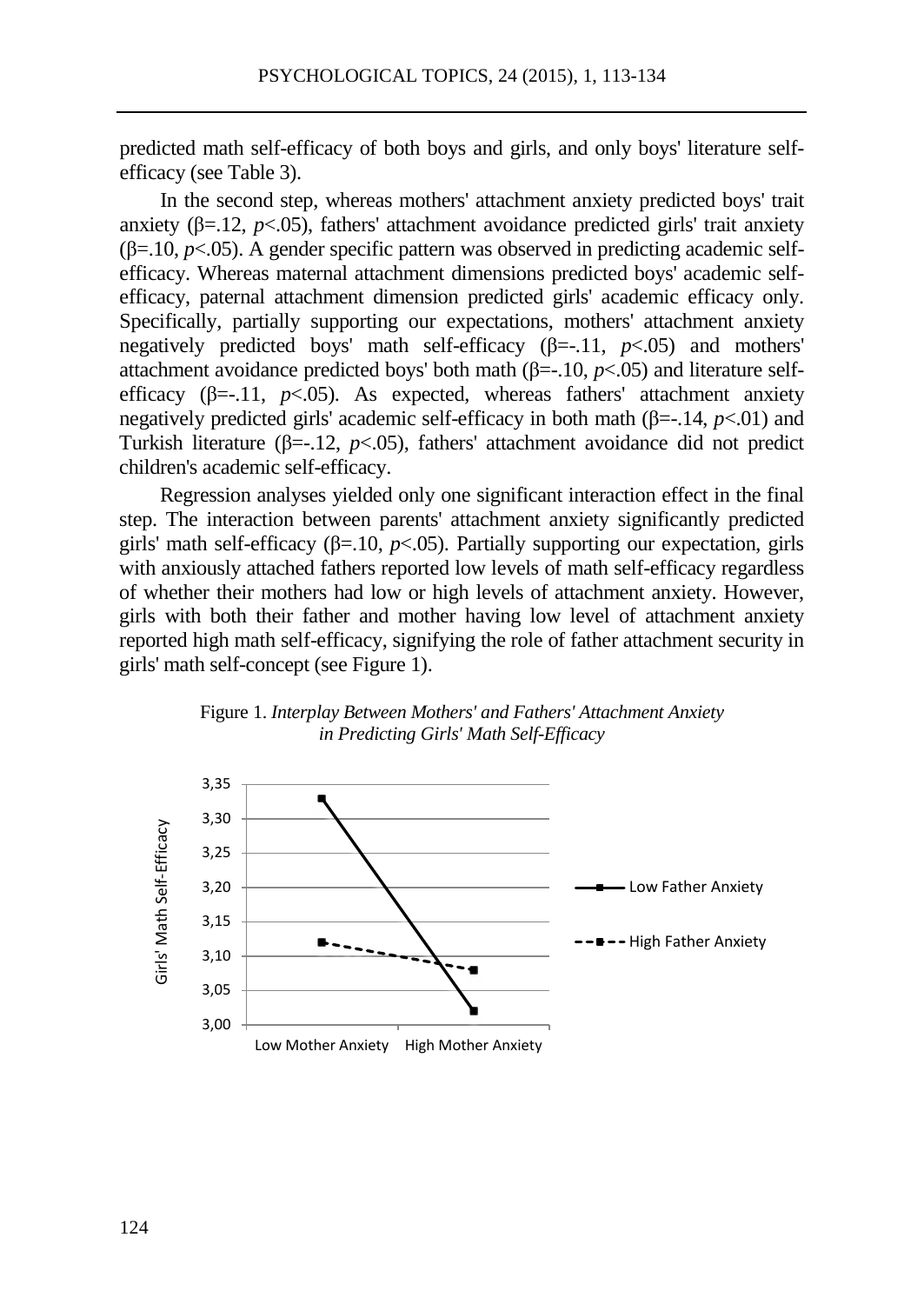|                           |                  |                           |                          | <b>Child Anxiety</b> |                           |              |                    |               | Math Self-Efficacy        |                            |                 |                             |                    |                             |                             | Literature Self-Efficacy |                          |              |
|---------------------------|------------------|---------------------------|--------------------------|----------------------|---------------------------|--------------|--------------------|---------------|---------------------------|----------------------------|-----------------|-----------------------------|--------------------|-----------------------------|-----------------------------|--------------------------|--------------------------|--------------|
|                           |                  | Boys                      |                          |                      | Girls                     |              |                    | <b>Boys</b>   |                           |                            | Girls           |                             |                    | Boys                        |                             |                          | Girls                    |              |
| <b>Analysis</b>           | $\circ$          | Ķ                         | $\mathbb{R}^2$           | $\circ$              | Ķ                         | $\Delta R^2$ | $\circ$            | ፝К            | $\Delta R^2$              | $\circ$                    | ፝К              | $\Delta R^2$                | ≏                  | Ķ                           | $\Delta R^2$                | $\circ$                  | Ķ                        | $\Delta R^2$ |
| Step 1: Demographics      |                  | Ξ.                        | S                        |                      | $\widetilde{\mathbb{S}}$  | ື່           |                    | .<br>ප        | $\mathfrak{S}^*$          |                            | $\mathcal{P}^*$ | Ĕ,                          |                    | $\widetilde{\mathcal{S}}^*$ | $\widetilde{\mathcal{S}}^*$ |                          | $\widetilde{\mathbb{S}}$ | 03           |
| Age                       | Ś,               |                           |                          | S                    |                           |              |                    |               |                           | -03                        |                 |                             | -07                |                             |                             | وم*<br>:0                |                          |              |
| Mother Education          | 50.-             |                           |                          | $-14$ <sup>**</sup>  |                           |              | $16$ <sup>**</sup> |               |                           | $18^{**}$                  |                 |                             | $\equiv$           |                             |                             | ني<br>ن                  |                          |              |
| <b>Father Education</b>   | <u>20'</u>       |                           |                          | <b>i</b>             |                           |              | $14$ <sup>**</sup> |               |                           | $\overset{*}{\mathcal{A}}$ |                 |                             | ื่อ"               |                             |                             | $\overline{0}$           |                          |              |
| Step 2: Main Effects      |                  | Ë.                        | $\widetilde{\mathbb{S}}$ |                      | گ<br>50                   | ัั⁄2         |                    | 50.           | $\widetilde{\mathcal{S}}$ |                            | 6.              | $\ddot{\mathbf{S}}$         |                    | Ĕ,                          | $\widetilde{\mathcal{S}}$   |                          | S.                       | ā            |
| <b>MANX</b>               | <u>ני,</u>       |                           |                          | S.                   |                           |              |                    |               |                           | Ŕ                          |                 |                             |                    |                             |                             | $\mathcal{S}$            |                          |              |
| <b>MAVO</b>               | $\tilde{\omega}$ |                           |                          | Ω.                   |                           |              | $-10^{*}$          |               |                           | <b>eo-</b>                 |                 |                             | ֓֓֓֓ <b>֓</b> ׇ֓׆֓ |                             |                             | S                        |                          |              |
| <b>FANX</b>               | $\mathfrak{S}$   |                           |                          | $\Omega$             |                           |              | Ŕ                  |               |                           | $\ddot{14}$                |                 |                             | $-0.3$             |                             |                             | <u>ְּק</u>               |                          |              |
| FAVO                      | ຣຸ               |                           |                          | $\mathbf{10}^*$      |                           |              | S                  |               |                           | Ŕ                          |                 |                             | $-0.3$             |                             |                             | $\overline{0}$           |                          |              |
| Step 3: Interaction Terms |                  | $\widetilde{\mathrm{SO}}$ | కె                       |                      | $\widetilde{\mathcal{S}}$ | ತ            |                    | $\mathcal{S}$ | ತ್ತ                       |                            | ڰ.<br>۞         | $\widetilde{\mathcal{S}}^*$ |                    | S,                          | ತ                           |                          | $\widetilde{S}$          | ತ್ತ          |
| MANX XMAVO                | .co              |                           |                          | Ξ.                   |                           |              | Θ.                 |               |                           | Ŕ                          |                 |                             | S.                 |                             |                             | ਠ                        |                          |              |
| <b>FANX X FAVO</b>        | S.               |                           |                          | Ř                    |                           |              | Ŕ                  |               |                           | $\mathcal{S}$              |                 |                             | 80.                |                             |                             | S                        |                          |              |
| MANX X FANX               | ຣຸ               |                           |                          | ā                    |                           |              | ā                  |               |                           | $\mathbf{10}^*$            |                 |                             | $-0.7$             |                             |                             | Ś.                       |                          |              |
| MAVO X FANX               | 90.-             |                           |                          | 8                    |                           |              | -.02               |               |                           | $\mathcal{S}$              |                 |                             | $\overline{c}$     |                             |                             | $-0.3$                   |                          |              |
| MANX X FAVO               | $\mathfrak{S}$   |                           |                          | SO-                  |                           |              | S                  |               |                           | S.                         |                 |                             | $-06$              |                             |                             | ā                        |                          |              |
| MAVOX FAVO                | SO-              |                           |                          | S.                   |                           |              | ຣຸ                 |               |                           | $-0.5$                     |                 |                             | $-0.5$             |                             |                             | $-0.6$                   |                          |              |

| l                           |
|-----------------------------|
| $\overline{a}$              |
|                             |
|                             |
| Ì                           |
|                             |
|                             |
|                             |
|                             |
| $\sim$ $\sim$ $\sim$ $\sim$ |
|                             |
|                             |
|                             |
|                             |
|                             |
| ;<br>;<br>;                 |
|                             |
|                             |
|                             |
|                             |
|                             |
|                             |
|                             |
|                             |
|                             |
|                             |
|                             |
| l                           |
|                             |
| נות היה ה                   |
|                             |
|                             |
|                             |
|                             |
|                             |
|                             |
|                             |
|                             |
|                             |
|                             |
|                             |
|                             |
| $\ddotsc$<br>ļ              |
|                             |
|                             |
|                             |
|                             |
|                             |
|                             |
|                             |
|                             |
| j<br>I                      |
|                             |
| l                           |
| l                           |
| ادام T<br>i                 |

Avoidance<br>*p*<.05;  $\stackrel{*}{p}$ *p*<.01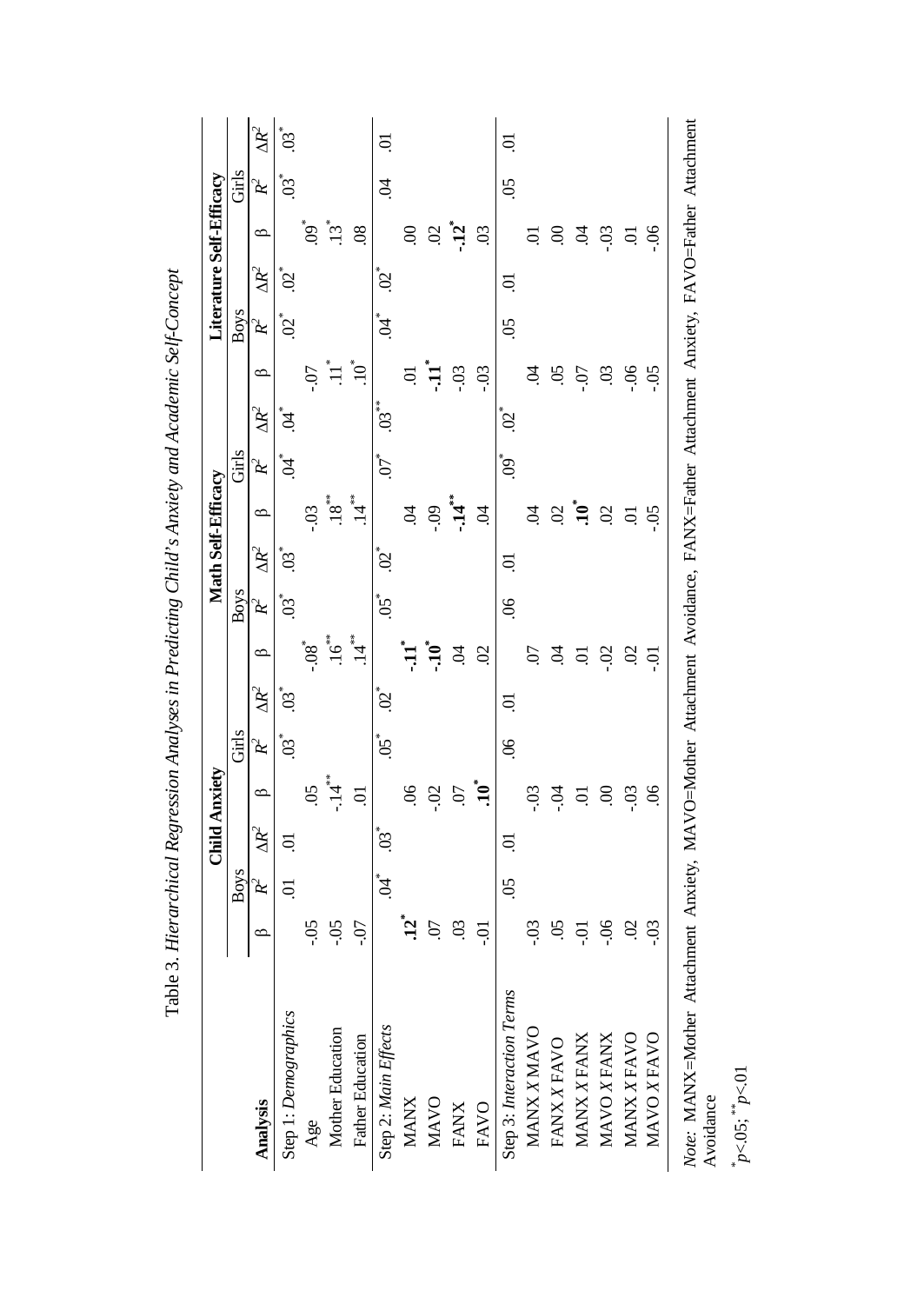## **Discussion**

Considering that academic performance in school is one of the most critical cognitive performance and developmental markers in middle childhood, it is important to investigate if parents' romantic attachment orientations have an influence on their children's academic competence. Considering culture-specific effects and potential gender differences, we expected attachment avoidance to be more predictive than attachment anxiety and mothers' attachment dimensions to have stronger effects on boys and fathers' attachment dimensions stronger effects on girls. Regression analyses have provided partial support to our expectations.

This study has specifically focused on the effects of parents' own reports of romantic attachments on children's trait anxiety and academic competence (selfconcept), using data from parents and their children. Although the effects of attachment (in)security on a child's internalization symptoms, including trait anxiety (see Brumariu & Kerns, 2010) and academic achievement (e.g., West et al., 2013) have been investigated, past studies usually examined the effects of a child's own attachment insecurity on their own anxiety and/or academic competence, and mostly utilized a single source of data, either from parents or children. Our study is among the first to examine the links between parents' own attachment insecurity (attachment anxiety and avoidance) and children's report of trait anxiety and academic self-concept. Considering both culture specific characteristics and gender role division between mothers and fathers in Turkey, we expected that mothers' attachment avoidance and fathers' attachment anxiety would be the chief predictors of the child outcome variables though it may differ depending on the child gender.

First, on the mean level of analyses, only gender difference was found in academic self-efficacy. Consistent with the previous findings in other countries (see Marsh & Craven, 2006), we found that boys had higher math self-concept and girls had higher Turkish literacy self-concept in middle schools. Considering that the effect size is larger in literature course (Cohen's *d*=.39) than math (Cohen's *d*=.18), girls in Turkish middle schools seemed to have markedly higher literature course self-efficacy, which is also consistent with their higher ability in verbal skills.

Moreover, replicating the well-known negative associations between trait anxiety and academic competence, our findings showed that trait anxiety in middle childhood was strongly linked with low levels of academic self-concept for both girls and boys. Another critical descriptive finding was that maternal education had consistently significant associations with children's academic self-concepts. As would be expected, high levels of mother education enhance children's academic self-concept. Considering this effect, we controlled for the effect of maternal education together with the child's age in the regression analyses.

Correlational analyses have also confirmed our expectations that both mother and father attachment anxiety and avoidance significantly and positively correlated with child anxiety and negatively correlated with both academic self-concepts.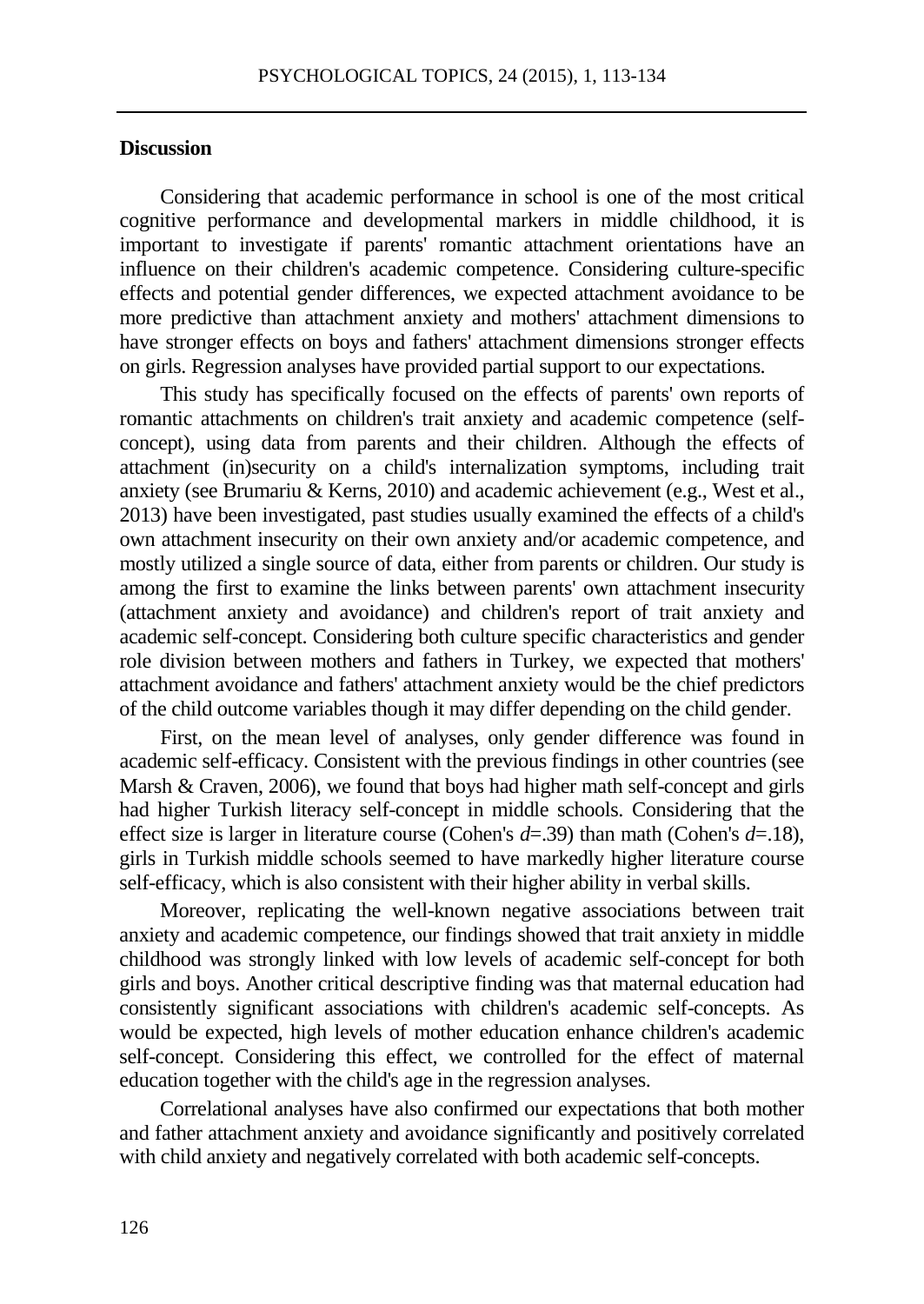Testing our expectations, first, regression analyses in predicting children's trait anxiety showed that mothers' attachment anxiety had an effect on boys' anxiety, whereas fathers' attachment avoidance had an effect on girls' anxiety. Considering the moderately strong link between attachment anxiety and general anxiety, it is expected that attachment anxiety had an effect on trait anxiety. However, our findings showed that mothers' romantic attachment anxiety had an adverse effect on their boys' trait anxiety only, but not on girls' anxiety. Past studies in Western cultures have shown that maternal attachment insecurity increases the risk of anxiety disorder in children (see Berstein et al., 1996). This effect seems to be consistent only for boys in Turkey. Having an avoidant fathers, however, seems to make girls, but not boys, more anxious. A recent longitudinal study by van Eijick, Branje, Hale, and Meeus (2012) among Dutch adolescents has demonstrated that the quality of attachment to father and general anxiety disorder symptoms bidirectionally negatively affected each other over time. For mothers, however, adolescents' anxiety symptoms predicted perceived mother-adolescent attachment relationship quality over time, rather than mother attachment predicting the adolescents' anxiety. Although parents' own attachment was not measured in this study, attachment to father was found to be the critical predictor of girls' anxiety symptoms. Consistently, our study showed that fathers' own attachment avoidance may be a critical role in this relationship. Considering that overall girls tend to show more relational orientations than boys and this tendency may be predominant in a collectivist context, fathers' avoidance may be seen more salient and might have influenced girls more negatively than boys.

Our specific findings on this issue should be explored more in the future studies. Past studies in Turkey have shown that attachment to fathers has a strong effect in predicting anxiety in middle childhood (Sümer & Anafarta, 2009). This study adds that fathers' attachment avoidance is a risk factor for girls' general anxiety.

Second, although the link between attachment security and cognitive performance, including academic achievement, has been investigated (see West et al., 2013, for a recent review), the effects of parents' own attachment orientations were left largely unexamined. Consistent with our cultural arguments, the findings have shown that mothers' attachment avoidance negatively affects their sons' academic self-efficacy and fathers' attachment anxiety affects their daughters' academic self-efficacy in both math and literature courses. In addition, maternal attachment anxiety has an effect on boys' math efficacy, and the interaction between maternal and paternal attachment anxiety influences girls' math efficacy above and beyond the main effects of attachment dimension. Girls with both parents having a low level of attachment anxiety seem to benefit by having the highest level of math efficacy.

These findings have confirmed previously shown effects in Turkey that fathers' attachment anxiety and father attachment avoidance are the predominant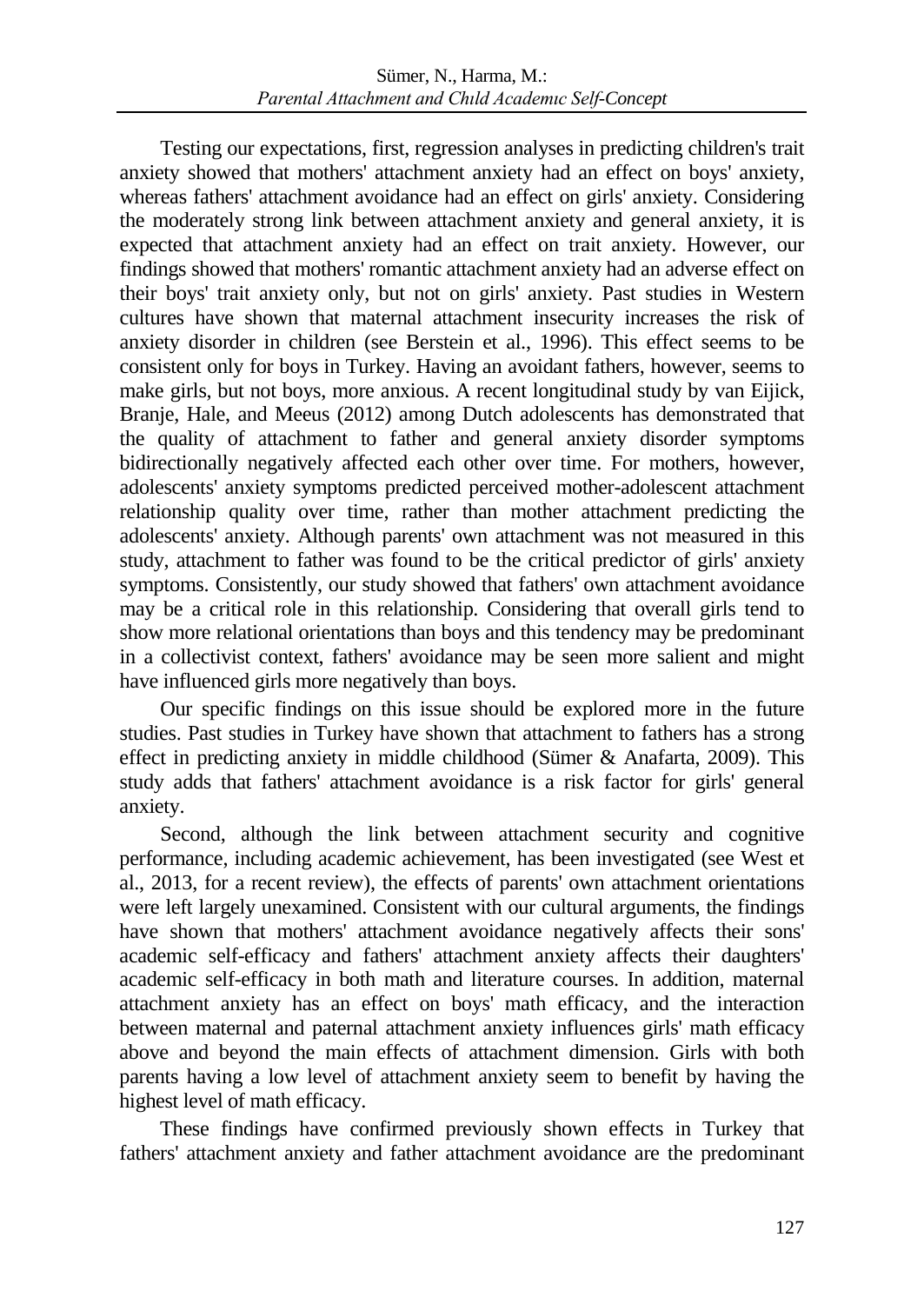risk factors for child attachment to parents (Sümer & Kağıtçıbaşı, 2010) as well as for the other outcome variables, such as friendship quality and happiness (Sümer, in press) in a collectivist cultural context. Consistent with the arguments regarding the effects of culture and gender roles on attachment, fathers' attachment anxiety is incongruent with cultural gender role expectations in Turkish context, and therefore, it may have an adverse effect especially on girls' academic self-efficacy. However, it is unclear why anxiously attached fathers did not have an effect on boys' academic efficacy. Indeed, past research has fundamentally focused on mother-child relationships and the link between father attachment and daughter outcome variables have not been examined in detail. Considering the gender consistency, past studies have mostly looked at the mother–daughter and father–son relationships (see Brumariu & Kerns, 2010). Our study has shown that cross-gender relationships between parents and children seem to be more influential when attachment (in)security is concerned.

Our findings suggest that parents' romantic attachment in their marital relationship may have critical implications for children's academic performance during middle childhood. Having an avoidantly attached mother for boys and having an anxiously attached father for girls seems to create a risk factor for academic self-efficacy in middle childhood though the effect sizes are relatively small. In other words, it is plausible to speculate that parents' secure attachment provides a small but clear benefit for their children's academic performance.

Consistent with the previous findings (e.g. Moss & St-Laurent, 2001; West et al., 2013), we found that parents attachment security in general and low levels of mothers' attachment avoidance and fathers' attachment anxiety in specific seem to contribute to children's academic self-efficacy in Turkish collectivist context. Moreover, mothers' attachment anxiety seems to increase boys' trait anxiety and fathers' attachment avoidance seems to increase girls' trait anxiety. Future studies should investigate why or through which mechanisms high maternal avoidance and paternal attachment anxiety interfere with children's academic performance and if the gender specific pattern in both trait anxiety and academic self-efficacy would be replicated in the future studies.

Although this study contributes to the literature on attachment, trait anxiety and academic self-efficacy, it has some limitations that should be considered in evaluating our findings. First, although we used different data sources in measuring the dependent and independent variables, this is a cross-sectional study, which bounds causal interpretations. The second limitation is the sample composition. Although it is very large and collected from four different cities, it does not represent all of Turkish children or collectivist context only. Parents' level of education with 21% of mothers in this study with a university degree was higher than Turkey's average level of maternal education. The third limitation is our measure of attachment. Past studies showed that self-reported attachment had a weak correlation with the implicit measure of attachment and has critical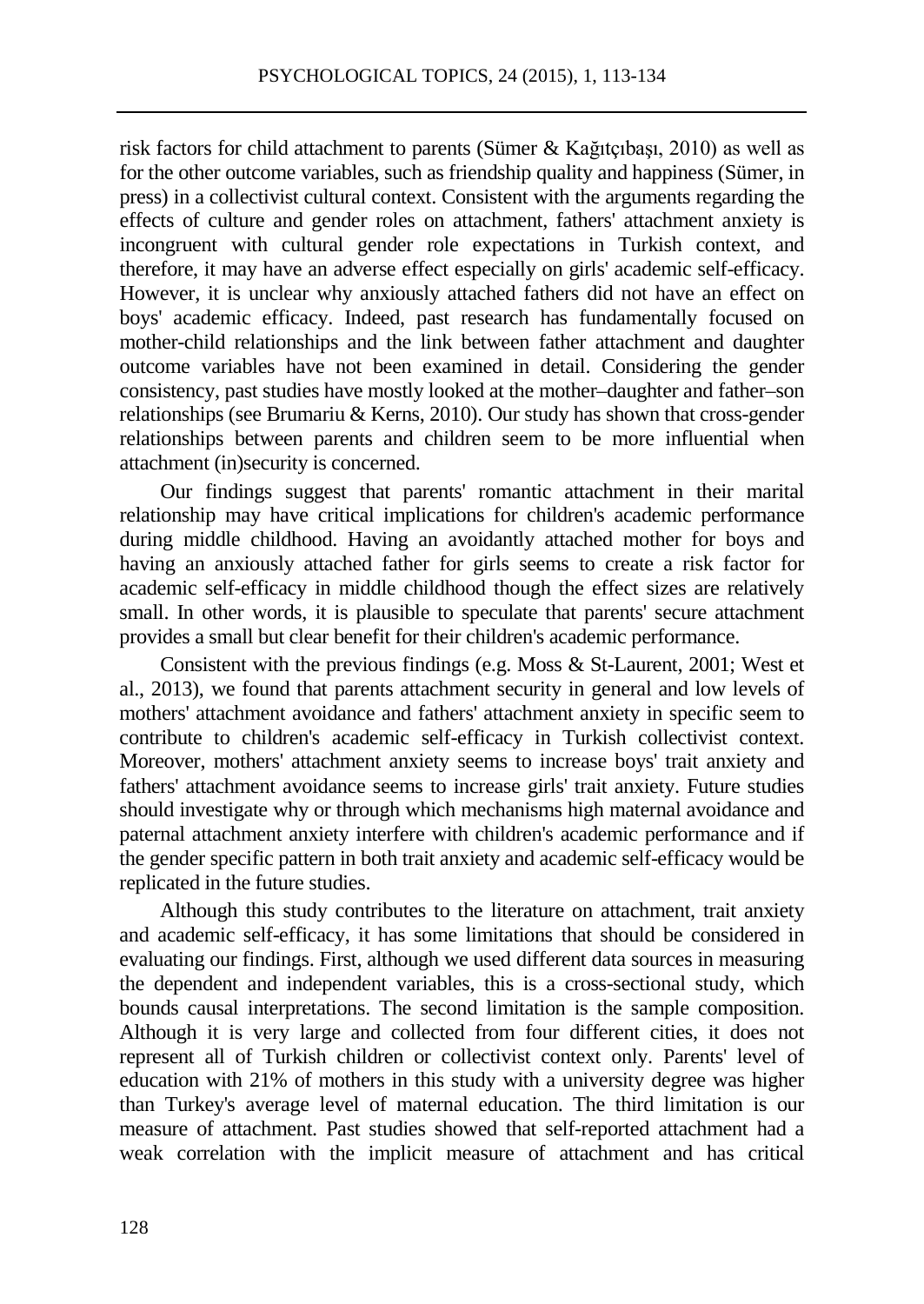limitations in capturing the underlying attachment internal working models (see Roisman et al., 2007).Therefore, parents' report of attachment orientation mainly reflects their romantic attachment evaluation and future studies should also employ implicit measures of attachment such as Adult Attachment Interview. Finally, although a strong aspect of this study is that there is no common method variance (the independent and the dependent variables were completely measured from different sources, from parents and children), both the correlations and beta weights were weaker than expected with relatively small effect sizes. This may have resulted in shrinkage in beta weights and explained variances. Therefore, the total explained variances on the outcome variables were relatively small ranging from .04 to .09. Moreover, we used a very large sample size, which also deflate the size of the correlations though it does not influence their significance. Hence, resulting correlations and explained variance were weak to moderate in size.

# *Conclusion*

The results of the present study indicate that parents' own attachment anxiety and avoidance are significantly and systematically associated with children's trait anxiety and academic self-efficacy. Cross gender effects between parents and children seem to be more influential than the same gender effect within the family. Specifically, the links between mother attachment anxiety and son trait anxiety, and father attachment avoidance and girl trait anxiety appear to be stronger than the reversed pattern. Regarding the prediction of academic self-efficacy, mother attachment avoidance for boys' academic efficacy and father attachment anxiety for girls' academic efficacy seem to be the primary risk factors. The obtained findings have provided support for our cultural and gender role based arguments regarding the effects of attachment orientations. Our results confirmed the importance of having a warm and secure romantic attachment between spouses in marriage, not only for their relationship satisfaction and happiness, but also for their children's emotional adjustment and academic competence.

# **References**

- Ainsworth, M.S., Blehar, M.C., Waters, E., & Wall, E. (1978). *Patterns of attachment: A psychological study of the Strange Situation.* Hillsdale, NJ: Erlbaum.
- Albano, A.M., & Krain, A. (2005). Anxiety and anxiety disorders in girls. In D.J. Bell, S.L. Foster, & E.J. Mash (Eds.), *Handbook of behavioral and emotional problems in girls* (pp. 79-116). New York: Kluwer.
- Bacro, F. (2012). Perceived attachment security to father, academic self-concept and school performance in language mastery. *Journal of Child and Family Studies, 21*, 992-1002.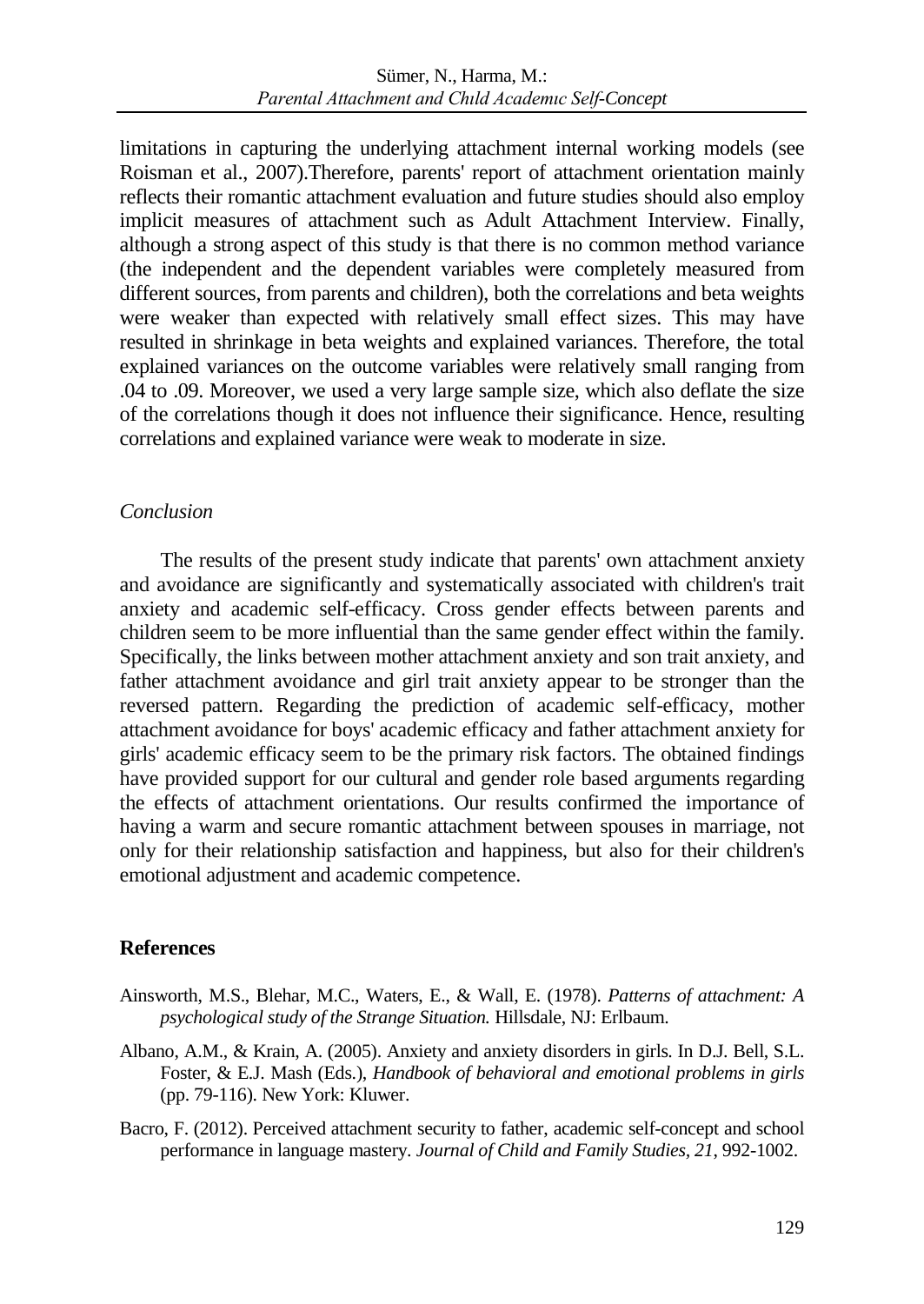- Bartholomew, K., & Horowitz, L.M. (1991). Attachment styles among young adults: A test of a four-category model. *Journal of Personality and Social Psychology, 61*, 226-244.
- Belsky, J., & Fearon, R.M.P. (2008). *Precursors of attachment security*. In J. Cassidy & P.R. Shaver (Eds.), *Handbook of attachment: Theory, research, and clinical applications* (pp. 295-316). New York: Guilford Press.
- Bernstein, G.A., Borchardt, C.M., & Perwien, A.R. (1996). Anxiety disorders in children and adolescents: A review of the past 10 years. *Journal of American Academic Child Adolescence Psychiatry, 5,* 1110-1119.
- Bowlby, J. (1969). *Attachment and loss: Vol. 1. Attachment.* New York: Basic Books.
- Bowlby, J. (1973). *Attachment and loss: Vol. 2. Separation, anxiety and anger*. New York: Basic Books.
- Brennan, K.A., Clark, C.L., & Shaver, P.R. (1998). Self-report measurement of adult romantic attachment: An integrative overview. In J.A. Simpson & W.S. Rholes (Eds.), *Attachment theory and close relationships* (pp. 46-76). New York: Guilford Press.
- Brumariu, L.E., & Kerns, K.A. (2010). Parent-child attachment and internalizing symptomatology in childhood and adolescence: A review of empirical findings and future directions. *Development and Psychopathology, 22,* 177-203.
- Carlson, E.A., & Sroufe, L.A. (1995). Contribution of attachment theory to developmental psychopathology. In D. Cicchetti & D.J. Cohen (Eds.), *Developmental psychopathology: Vol. 1. Theory and methods* (pp. 581-616). Oxford: Wiley.
- Carnelley, K.B., & Rowe, A.C. (2007). Repeated priming of attachment security influences later views of self and relationships. *Personal Relationships, 14*, 307-320.
- Cassidy, J. (2008). The nature of the child's ties. In J. Cassidy & P.R. Shaver (Eds.), *Handbook of attachment: Theory, research, and clinical applications* (pp. 102-127). New York: Guilford Publications.
- Cutrona, C.E., Cole, V., Colangelo, N., Assouline, S.G., & Russel, D.W. (1994). Perceived parental social support and academic achievement: An attachment theory perspective. *Journal of Personality and Social Psychology, 66*, 369-378.
- DeKlyen, M., & Greenberg, M.T. (2008). Attachment and psychopathology in childhood*.* In J. Cassidy & P.R. Shaver (Eds.), *Handbook of attachment: Theory, research and clinical applications* (2<sup>nd</sup> ed., pp. 637-666). New York: Guilford Press.
- Del Giudice, M. (2011). Sex differences in romantic attachment: A meta-analysis. *Personality and Social Psychology Bulletin, 37,* 193-214.
- De Wolff, M., & Van IJzendoorn, M.H. (1997). Sensitivity and attachment: A meta-analysis on parental antecedents of infant attachment. *Child Development, 68,* 571-591.
- Doyle, A.B., & Markiewicz, D. (2005). Parenting, marital conflict and adjustment from early- to mid- adolescence: Mediated by adolescent attachment style? *Journal of Youth and Adolescence, 34,* 97-110.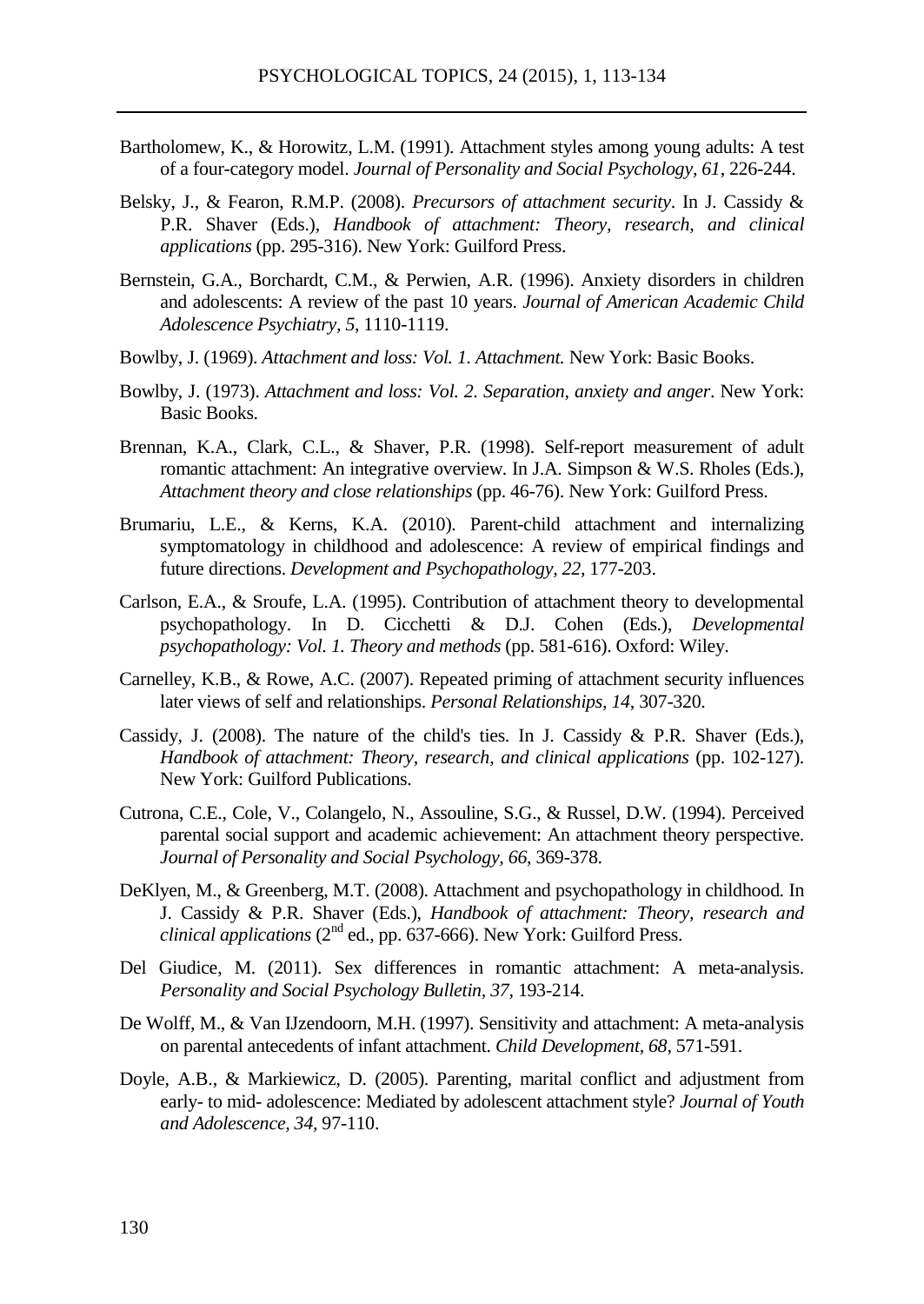- Fraley, R.C., Waller, N.G., & Brennan, K.A. (2000). An item-response theory analysis of self-report measures of adult attachment. *Journal of Personality and Social Psychology, 78,* 350-365.
- Friedman, M., Rholes, W.S., Simpson, J., Bond, M., Diaz-Loving, R., & Chan, C. (2010). Attachment avoidance and the cultural fit hypothesis: A cross cultural investigation. *Personal Relationships, 17,* 107-126.
- Grossmann, K., Grossmann, K.E., Fremmer-Bombik, E., Kindler, H., Scheurer Englisch, H., & Zimmerman, P. (2002). The uniqueness of the child–father attachment relationship: Fathers' sensitive and challenging play as a pivotal variable in a 16-year longitudinal study. *Social Development, 11*, 307−331.
- Jacobsen, T., & Hofmann, V. (1997). Children's attachment representations: Longitudinal relations to school behavior and academic competency in middle childhood and adolescence. *Developmental Psychology*, *33*, 703-710.
- Kerns, K.A. (2008). Attachment in middle childhood. In J. Cassidy & P.R. Shaver (Eds.), *Handbook of attachment: Theory, research, and clinical applications* (2<sup>nd</sup> ed., pp. 366-382). New York: Guilford Press.
- Larose, S., Bernier, A., & Tarabulsy, G.M. (2005). Attachment state of mind, learning dispositions, and academic performance during the college transition. *Developmental Psychology, 41,* 281-289.
- Lee,W., Lee., M.J., & Bong, M. (2014). Testing interest and self-efficacy as predictors of academic self-regulation and achievement. *Contemporary Educational Psychology, 39*, 86-99.
- Main, M., & Solomon, J. (1986). Discovery of a new, insecure disorganized /disoriented attachment pattern. In T.B. Brazelton & M. Yogman (Eds), *Affective development in infancy* (pp. 95-124). Norwood, New Jersey: Ablex.
- Main, M., Kaplan, N., & Cassidy, J. (1985). Security in infancy, childhood, and adulthood: A move to the level of representation. *Monographs of the Society for Research in Child Development, 50,* 66-106.
- Marsh, H.W. (1990). Causal ordering of academic self-concept and academic achievement: A Multiwave, longitudinal panel analysis. *Journal of Educational Psychology, 82,*  646-656.
- Marsh, H.W., & Craven, R.G. (2006). Reciprocal effects of self-concept and performance from a multidimensional perspective: Beyond seductive pleasure and unidimensional perspectives. *Perspectives on Psychological Science, 1,* 133-163.
- Marsh, H.W., & O'Mara, A. (2008). Reciprocal effects between academic self-concept, selfesteem, achievement and attainment over seven adolescent years: Unidimensional and multidimensional perspectives of self-concept. *Personality and Social Psychology Bulletin, 34,* 542-552.
- Mikulincer, M., & Shaver, P.R. (2007). *Attachment in adulthood: Structure, dynamics, and change*. New York: Guilford Press.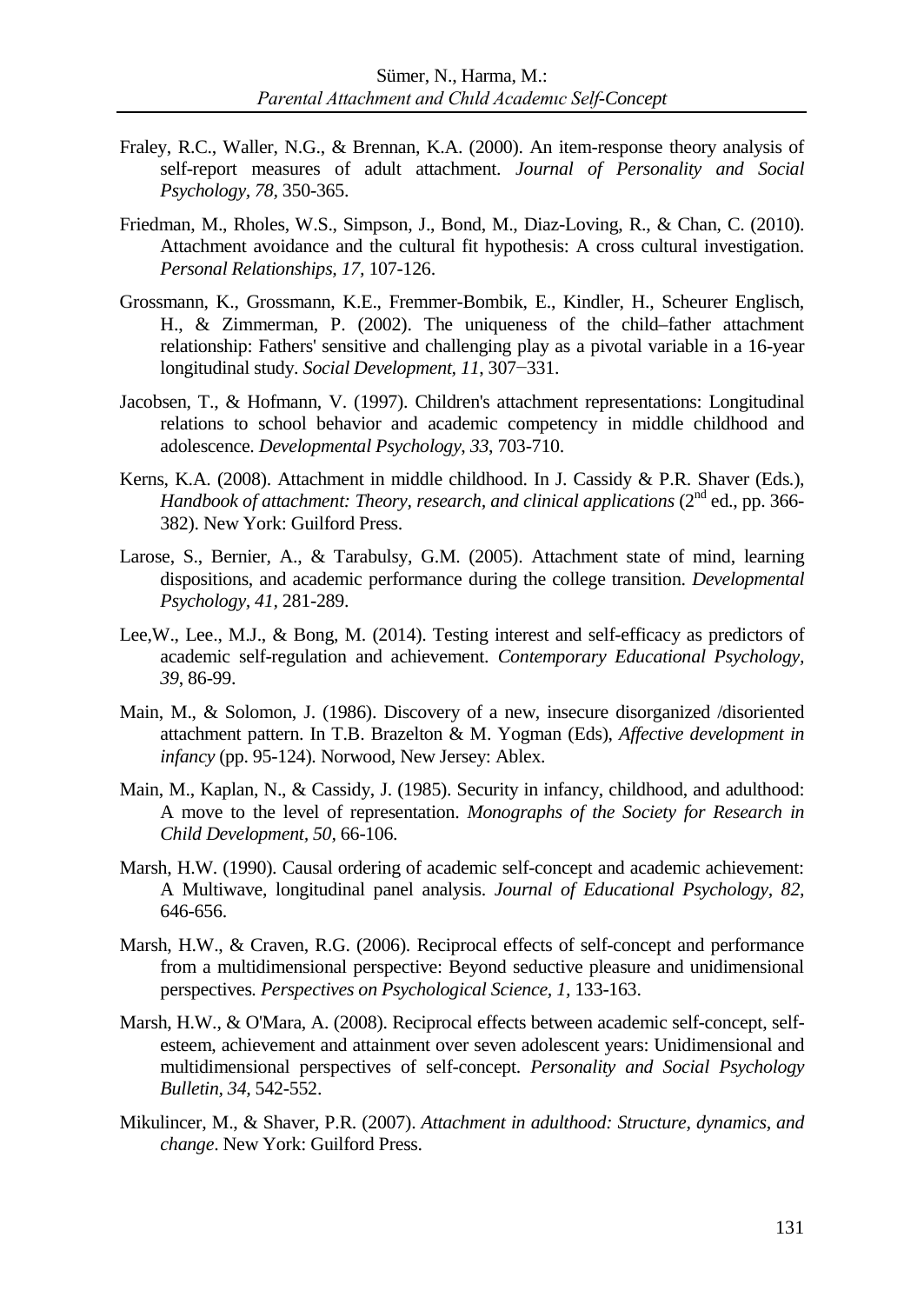- Moss, E., & St-Laurent, D. (2001). Attachment at school age and academic performance. *Developmental Psychology, 37,* 863-874.
- Moss, E., St-Laurent, D., Dubois-Comtois, K., & Cyr, C. (2005). Quality of attachment at school age: Relations between child attachment behavior, psychosocial functioning, and school performance. In K.A. Kerns & R.A. Richardson (Eds.), *Attachment in middle childhood* (pp. 189-211). New York, NY: Guilford.
- Özdemir, M. (2002).*The psychological effects of the university entrance examimation on high school students: The role of self-esteem and anxiety,* (Unpublished Master Thesis). Middle East Technical University.
- Özusta, Ş. (1993). *Çocuklar için durumluluk-sürekli kaygı envanterinin uyarlama, geçerlik ve güvenirlik çalışması.* [Reliability and validity of state and trait anxiety scale for children]. (Yayınlanmamış Yüsek Lisans Tezi). Hacettepe Üniversitesi, Sosyal Bilimler Enstitüsü, Ankara.
- Roisman, G.I., Holland, A., Fortuna, K., Fraley, R.C., Clausell, E., & Clarke, A. (2007). The Adult Attachment Interview and self-reports of attachment style: An empirical rapprochement. *Journal of Personality and Social Psychology, 92*, 678-697.
- Rothbaum, F., Weisz, J., Pott, M., Miyake, K., & Morelli, G. (2000). Attachment and culture: Security in the United States and Japan. *American Psychologist, 55*, 1093- 1104.
- Rowe, A.C., & Carnelley, K.B. (2003). Attachment style differences in the processing of attachment-relevant information: Primed-style effects on recall, interpersonal expectations, and affect. *Personal Relationships, 10*, 59-76.
- Schmitt, D.P. (2010). Romantic attachment from Argentina to Zimbabwe: Patterns of adaptive variation across contexts, cultures, and local ecologies. In K. Ng & P. Erdman (Eds.), *Cross-cultural attachment across the life-span* (pp. 211-226). New York: Routledge.
- Schmitt, D.P., Alcalay, L., Allensworth, M., Allik, J., Ault, L., Austers, I. ... Zupancic, A. (2004). Patterns and universals of adult romantic attachment across 62 cultural regions: Are models of self and other pancultural constructs? *Journal of Cross-Cultural Psychology, 35,* 367-402.
- Selçuk, E., Günaydın, G., Sümer, N., & Uysal, A. (2005). A new measure for adult attachment styles: The psychometric evaluation of experiences in close relationshipsrevised (ECR-R) on a Turkish sample. *Turkish Psychological Articles, 8*, 1-11.
- Shaver, P.R., & Mikulincer, M. (2007). Adult attachment strategies and the regulation of emotion. In J.J. Gross (Ed.), *Handbook of emotion regulation* (pp. 446-465). New York: Guilford Press.
- Spielberger, C.D. (1973). *Preliminary manual for the State-trait anxiety Inventory for children ("How I Feel Questionnaire").* Palo Alto, California: Consulting Psychologist Press.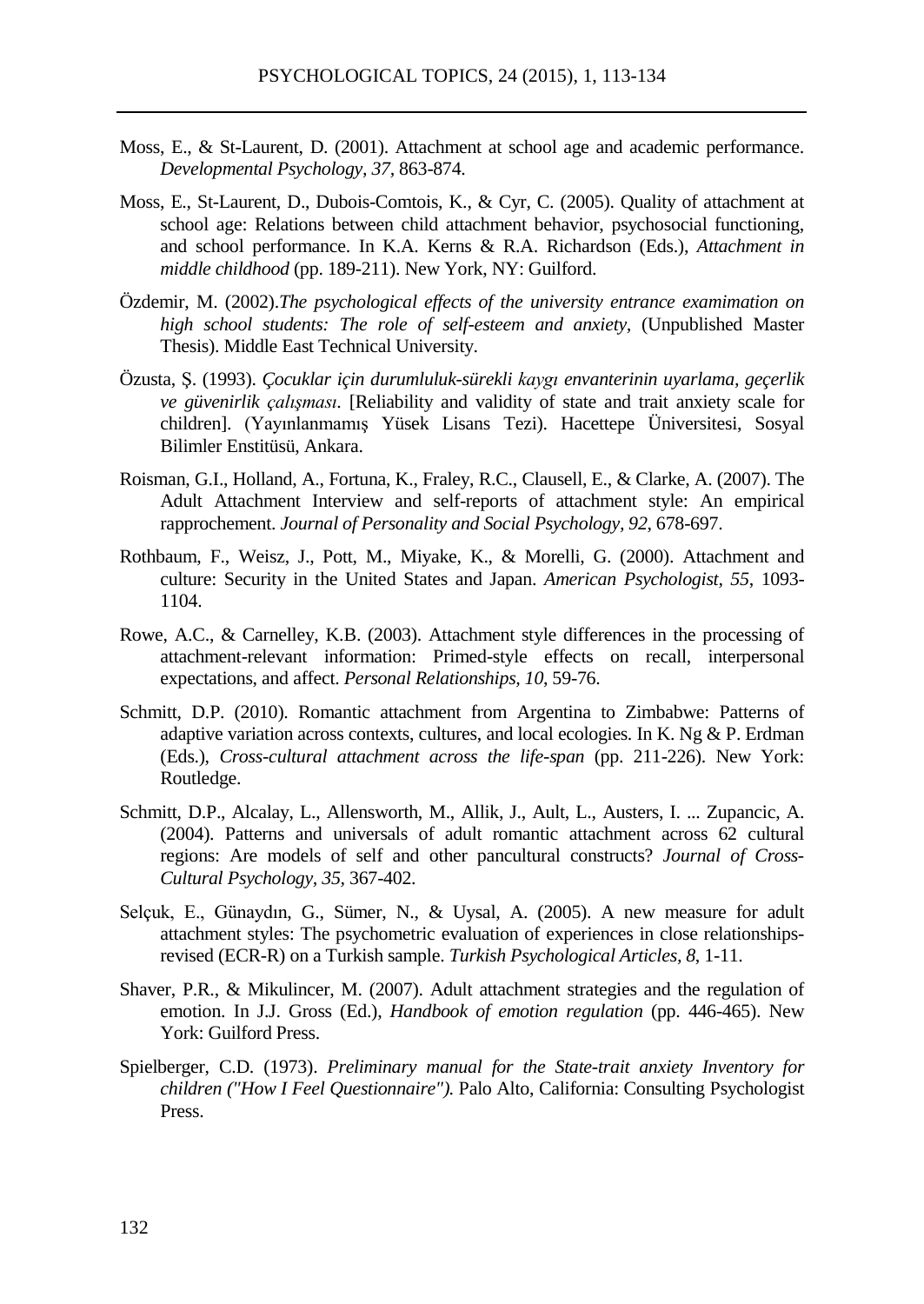- Sümer, N. (2006). Yetişkin bağlanma ölçeklerinin kategoriler ve boyutlar düzeyinde Karşılaştırılması. [Categorical and dimensional comparison of the adult attachment measures]. *Türk Psikoloji Dergisi, 21,* 1-22.
- Sümer, N. (in press). The interplay between attachment to mother and friendship quality in predicting life satisfaction among Turkish children. In M. Demir (Ed.), *Friendship and happiness.* New York: Springer Publishing.
- Sümer, N., & Anafarta, M. (2009). Orta Çocukluk Döneminde Ebeveynlere Bağlanma, Benlik Algısı ve Kaygı. [Attachment to parents, self-evaluations, and anxity in middle childhood]. *Türk Psikoloji Dergisi, 24,* 86-101.
- Sümer, N., & Kağıtçıbaşı, Ç. (2010). Culturally relevant parenting predictors of attachment security: Perspectives from Turkey. In P. Erdman & K. Ng. (Eds.), *Attachment: Expanding the cultural connections* (pp. 157-180). New York: Routledge.
- Sümer, N., Sayıl, M., Kazak-Berument, S., Selçuk, E., Günaydın, G., Harma, M., Salman, S., Doğruyol, B., & Özturk, A. (2009). The role of attachment, caregiving, and family dynamics in child development. *Unpublished Research Project Report. Submitted to The Scientific and Technological Research Council of Turkey* (TUBITAK), Grant No: 105K102, Turkey.
- Thompson, R.A. (2008). Early attachment and later development: Familiar questions, new answers. In J. Cassidy & P.R. Shaver (Eds.), *Handbook of attachment* (pp. 265-286). New York: Guilford.
- Van Eijick, F.E., Branje, S., Hale, W., & Meeus, H.J. (2012). Longitudinal associations between perceived parent–adolescent attachment relationships quality and generalized anxiety disorder symptoms in adolescence. *Journal of Abnormal Child Psychology, 40,* 871-883.
- Van IJzendoorn, M.H. (1992). Intergenerational transmission of parenting: A review of studies in non-clinical populations. *Developmental Review, 12*, 76-99.
- Van IJzendoorn, M.H., & Sagi-Schwartz, A. (2008). Cross-cultural patterns of attachment: Universal and contextual dimensions. In J. Cassidy & P.R. Shaver (Eds.), *Handbook of attachment: Theory, research, and clinical applications* (pp. 880-905). New York: Guilford Press.
- West, K., Mathews, B., & Kerns, K.A. (2013). Mother-child attachment and cognitive performance in middle childhood: An examination of mediating mechanisms. *Early Childhood Research Quarterly, 28,* 259-270.
- Zeidner, M., & Schleyer, E.J. (1999). The big-fish-little-pond effect for academic selfconcept, test anxiety, and school grades in gifted children. *Contemporary Educational Psychology*, *24*, 305-329.